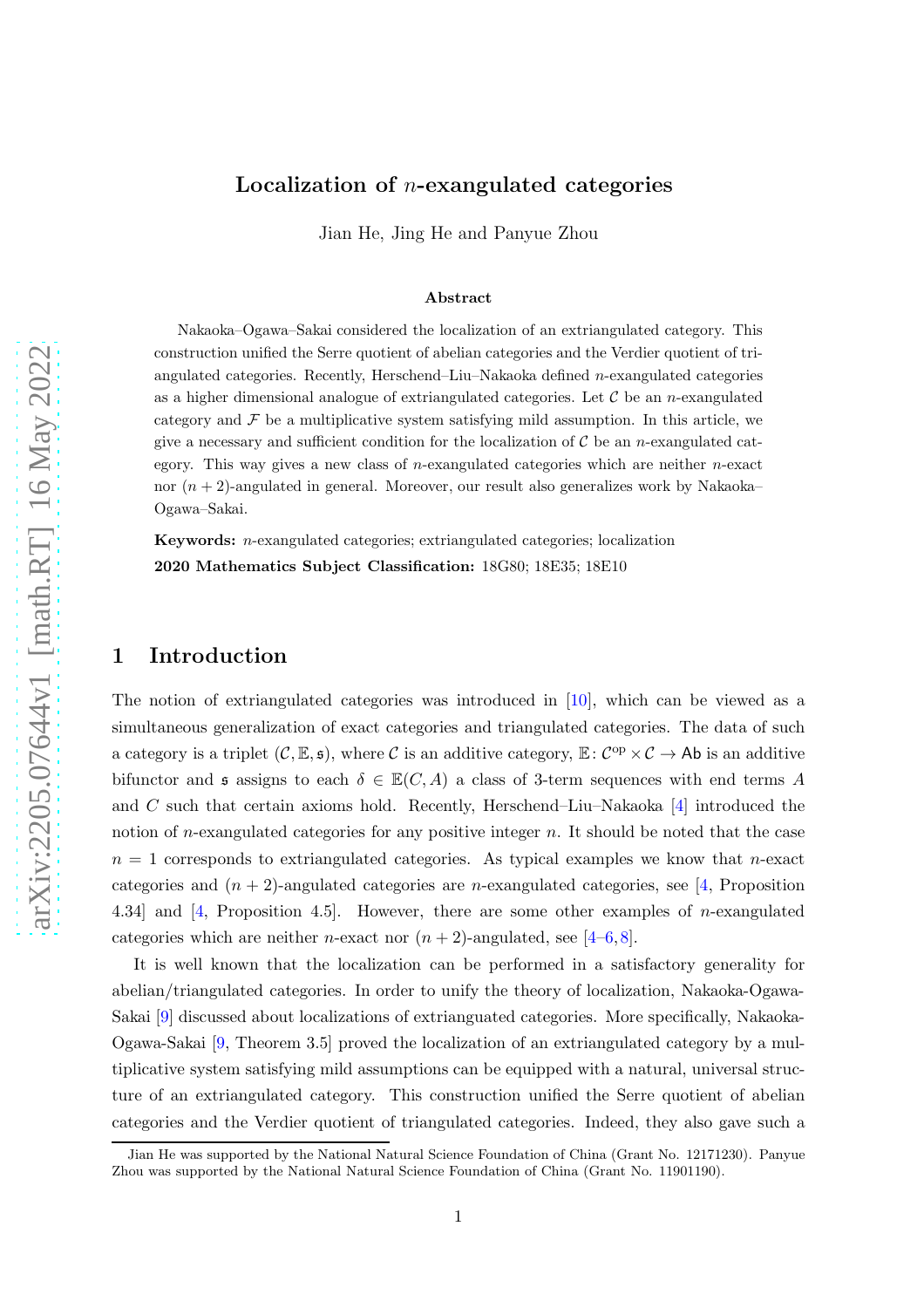construction for a bit wider class of morphisms, so that it covered several other localizations appeared in the literature, such as Rump's localization of exact categories by biresolving subcategories, localizations of extriangulated categories by means of Hovey twin cotorsion pairs, and the localization of exact categories by two-sided admissibly percolating subcategories. Based on this idea, we prove the main result in the article, which is a higher counterpart of Nakaoka-Ogawa-Sakai's result. Moreover, the construction gives n-exangulated categories which are neither *n*-exact nor  $(n + 2)$ -angulated in general.

Let  $(C, \mathbb{E}, \mathfrak{s})$  be an *n*-exangulated category. Assume that  $\mathcal{N}_{\mathcal{F}} \subseteq \mathcal{C}$  is an additive full subcategory associated to F, and  $\overline{\mathcal{F}}$  denotes a set of morphisms in the ideal quotient  $\overline{\mathcal{C}} = \mathcal{C}/[\mathcal{N}_{\mathcal{F}}]$ obtained from F by taking closure with respect to the composition with isomorphisms in  $\overline{\mathcal{C}}$ . Our main result is the following.

**Theorem 1.1.** (see Theorem [3.4](#page-7-0) for details) Let  $\mathcal F$  be a set of morphisms in  $\mathcal C$  containing all isomorphisms and closed by compositions. Also,  $\mathcal F$  is closed by taking finite direct sums. Suppose that  $\overline{\mathcal{F}}$  satisfies the following conditions in  $\overline{\mathcal{C}}$ :

(MR1)  $\overline{\mathcal{F}}$  satisfies 2-out-of-3 with respect to compositions.

(MR2)  $\overline{\mathcal{F}}$  is a multiplicative system.

(MR3) Let

$$
X_0 \xrightarrow{f_0} X_1 \xrightarrow{f_1} X_2 \xrightarrow{f_2} \cdots \xrightarrow{f_{n-1}} X_n \xrightarrow{f_n} X_{n+1} \xrightarrow{\delta}
$$

and

$$
Y_0 \xrightarrow{g_0} Y_1 \xrightarrow{g_1} Y_2 \xrightarrow{g_2} \cdots \xrightarrow{g_{n-1}} Y_n \xrightarrow{g_n} Y_{n+1} \xrightarrow{\delta'}
$$

be any pair of distinguished n-exangles, and let  $a \in \mathcal{C}(X_0, Y_0)$ ,  $c \in \mathcal{C}(X_{n+1}, Y_{n+1})$  be any pair of morphisms satisfying  $a_*\delta = c^*\delta'$ . If  $\overline{a}$  and  $\overline{c}$  belong to  $\overline{\mathcal{F}}$ , then there exists  $\mathbf{b_i} \in \mathcal{F}(X_i, Y_i)$  such that  $\mathbf{b_1} \circ f_0 = \overline{g_0} \circ \overline{a}, \overline{c} \circ f_n = \overline{g_n} \circ \mathbf{b_n}$  and  $\mathbf{b_{i+1}} \circ f_i = \overline{g_i} \circ \mathbf{b_i}$ , where  $i = 1, 2, \cdots, n - 1.$ 

Then the localization of C by F gives a weakly n-exangulated category  $(\widetilde{C}, \widetilde{\mathbb{E}}, \widetilde{\mathfrak{s}})$  equipped with an exact functor  $(Q, \mu) : (\mathcal{C}, \mathbb{E}, \mathfrak{s}) \to (\widetilde{\mathcal{C}}, \widetilde{\mathbb{E}}, \widetilde{\mathfrak{s}})$  if and only if any distinguished *n*-exangle in  $\mathcal{C}$ induces a weak kernel-cokernel sequence in  $\tilde{C}$ . If  $(\tilde{C}, \tilde{\mathbb{E}}, \tilde{\mathfrak{s}})$  moreover satisfies (C4), then it is an n-exangulated category.

This article is organized as follows. In Section 2, we review some elementary definitions and facts on (weakly) n-exangulated categories. In Section 3, we prove our main result and give an example to explain our main result.

## 2 Preliminaries

Let  $\mathcal C$  be an additive category which is skeletally small, and  $n$  be a positive integer. Suppose that C is equipped with an additive bifunctor  $\mathbb{E}: C^{op} \times C \to Ab$ , where Ab is the category of abelian groups. Next we briefly recall some definitions and basic properties of n-exangulated categories from [\[4\]](#page-19-1). We omit some details here, but the reader can find them in [4].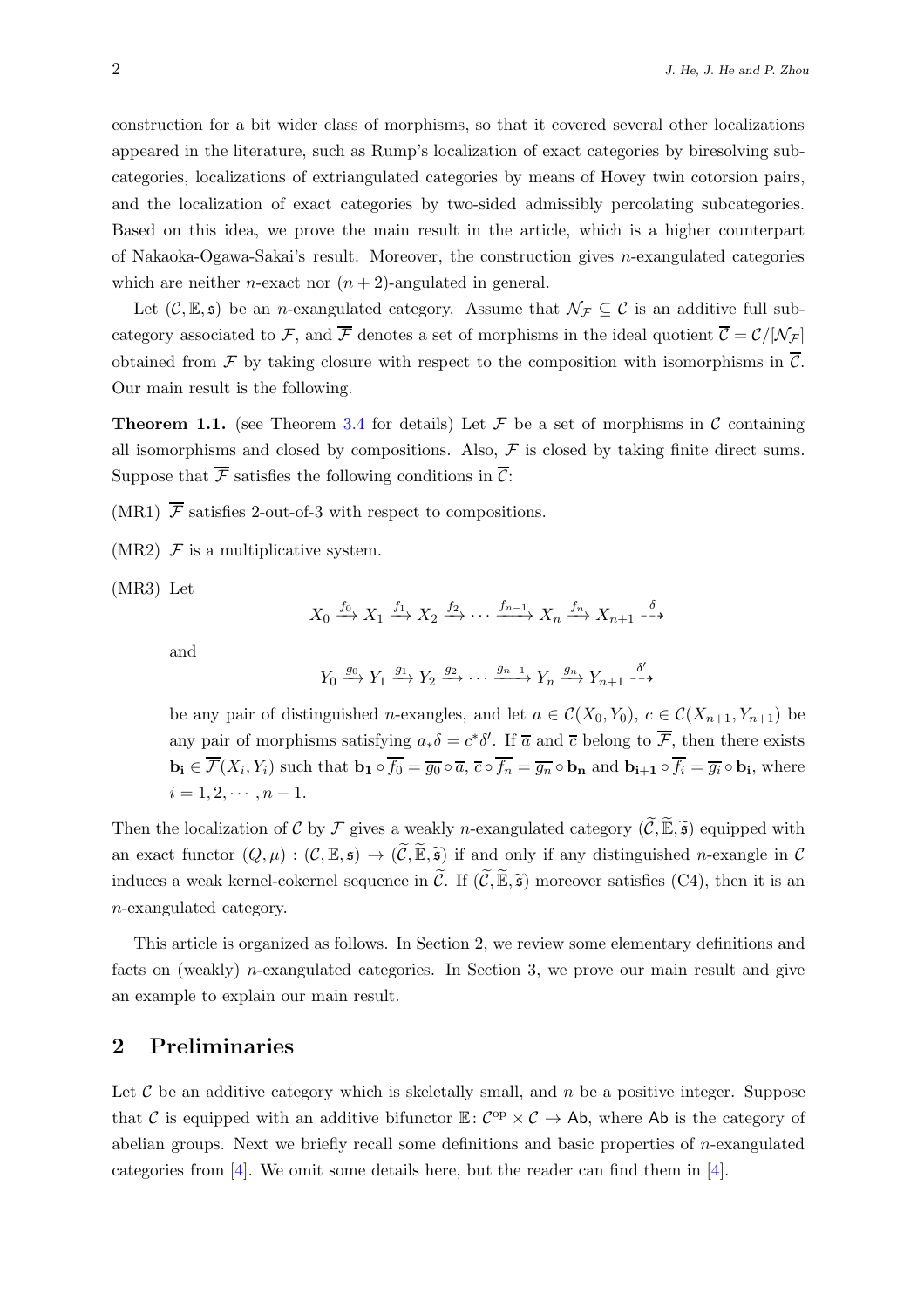For any pair of objects  $A, C \in \mathcal{C}$ , an element  $\delta \in \mathbb{E}(C, A)$  is called an E-extension or simply an extension. We abbreviately express it as  $C \dashrightarrow A$ . We also write such  $\delta$  as  $_A \delta_C$  when we indicate A and C. The zero element  $_A0_C = 0 \in \mathbb{E}(C, A)$  is called the *split* E-extension. For any pair of E-extensions  $_A \delta_C$  and  $_{A'} \delta'_{C'}$ , let  $\delta \oplus \delta' \in \mathbb{E}(C \oplus C', A \oplus A')$  be the element corresponding to  $(\delta, 0, 0, \delta')$  through the natural isomorphism

$$
\mathbb{E}(C \oplus C', A \oplus A') \simeq \mathbb{E}(C, A) \oplus \mathbb{E}(C, A') \oplus \mathbb{E}(C', A) \oplus \mathbb{E}(C', A').
$$

For any  $a \in \mathcal{C}(A, A')$  and  $c \in \mathcal{C}(C', C)$ ,  $\mathbb{E}(C, a)(\delta) \in \mathbb{E}(C, A')$  and  $\mathbb{E}(c, A)(\delta) \in \mathbb{E}(C', A)$ are simply denoted by  $a_*\delta$  and  $c^*\delta$ , respectively.

Let  $_A\delta_C$  and  $_{A'}\delta'_{C'}$  be any pair of E-extensions. A morphism  $(a, c)$ :  $\delta \to \delta'$  of extensions is a pair of morphisms  $a \in \mathcal{C}(A, A')$  and  $c \in \mathcal{C}(C, C')$  in C, satisfying the equality  $a_*\delta = c^*\delta'.$ 

**Definition 2.1.** [\[4,](#page-19-1) Definition 2.7] Let  $C_{\mathcal{C}}$  be the category of complexes in  $\mathcal{C}$ . As its full subcategory, define  $\mathbf{C}^{n+2}_{\mathcal{C}}$  $\mathcal{C}^{n+2}$  to be the category of complexes in  $\mathcal C$  whose components are zero in the degrees outside of  $\{0, 1, \ldots, n+1\}$ . Namely, an object in  $\mathbb{C}_{\mathcal{C}}^{n+2}$  $\mathcal{C}^{n+2}$  is a complex  $X_{\bullet} = \{X_i, d_i^X\}$ of the form

$$
X_0 \xrightarrow{d_0^X} X_1 \xrightarrow{d_1^X} \cdots \xrightarrow{d_{n-1}^X} X_n \xrightarrow{d_n^X} X_{n+1}.
$$

We write a morphism  $f_{\bullet}: X_{\bullet} \to Y_{\bullet}$  simply  $f_{\bullet} = (f_0, f_1, \ldots, f_{n+1}),$  only indicating the terms of degrees  $0, \ldots, n+1$ .

**Definition 2.2.** [\[4,](#page-19-1) Definition 2.11] By Yoneda lemma, any extension  $\delta \in \mathbb{E}(C, A)$  induces natural transformations

$$
\delta_\sharp\colon \mathcal{C}(-,C)\Rightarrow \mathbb{E}(-,A)\ \ \text{and}\ \ \delta^\sharp\colon \mathcal{C}(A,-)\Rightarrow \mathbb{E}(C,-).
$$

For any  $X \in \mathcal{C}$ , these  $(\delta_{\sharp})_X$  and  $\delta_{\mathcal{I}}^{\sharp}$  $_X^{\mu}$  are given as follows.

- (1)  $(\delta_{\sharp})_X \colon \mathcal{C}(X, C) \to \mathbb{E}(X, A) : f \mapsto f^* \delta.$
- (2)  $\delta_X^{\sharp} : \mathcal{C}(A, X) \to \mathbb{E}(C, X) : g \mapsto g_* \delta.$

We simply denote  $(\delta_{\sharp})_X(f)$  and  $\delta_{\mathfrak{Z}}^{\sharp}$  $_X^{\sharp}(g)$  by  $\delta_{\sharp}(f)$  and  $\delta^{\sharp}(g)$ , respectively.

**Definition 2.3.** [\[4,](#page-19-1) Definition 2.9] Let  $\mathcal{C}, \mathbb{E}, n$  be as before. Define a category  $\mathcal{F} := \mathcal{F}_{(\mathcal{C}, \mathbb{E})}^{n+2}$  as follows.

(1) A object in  $E_{(\mathcal{C}, \mathbb{E})}^{n+2}$  is a pair  $\langle X_{\bullet}, \delta \rangle$  of  $X_{\bullet} \in \mathbb{C}_{\mathcal{C}}^{n+2}$  $c^{n+2}$  and  $\delta \in \mathbb{E}(X_{n+1}, X_0)$  satisfying  $(d_0^X)_*\delta = 0$  and  $(d_n^X)^*\delta = 0$ .

We call such a pair an E-attached complex of length  $n + 2$ . We also denote it by

$$
X_0 \xrightarrow{d_0^X} X_1 \xrightarrow{d_1^X} \cdots \xrightarrow{d_{n-2}^X} X_{n-1} \xrightarrow{d_{n-1}^X} X_n \xrightarrow{d_n^X} X_{n+1} \xrightarrow{\delta}.
$$

(2) For such pairs  $\langle X_{\bullet}, \delta \rangle$  and  $\langle Y_{\bullet}, \rho \rangle$ , a morphism  $f_{\bullet} : \langle X_{\bullet}, \delta \rangle \to \langle Y_{\bullet}, \rho \rangle$  is defined to be a morphism  $f_{\bullet} \in \mathbf{C}_{\mathcal{C}}^{n+2}$  ${}_{\mathcal{C}}^{n+2}(X_{\bullet}, Y_{\bullet})$  satisfying  $(f_0)_{*}\delta = (f_{n+1})_{*}\rho$ .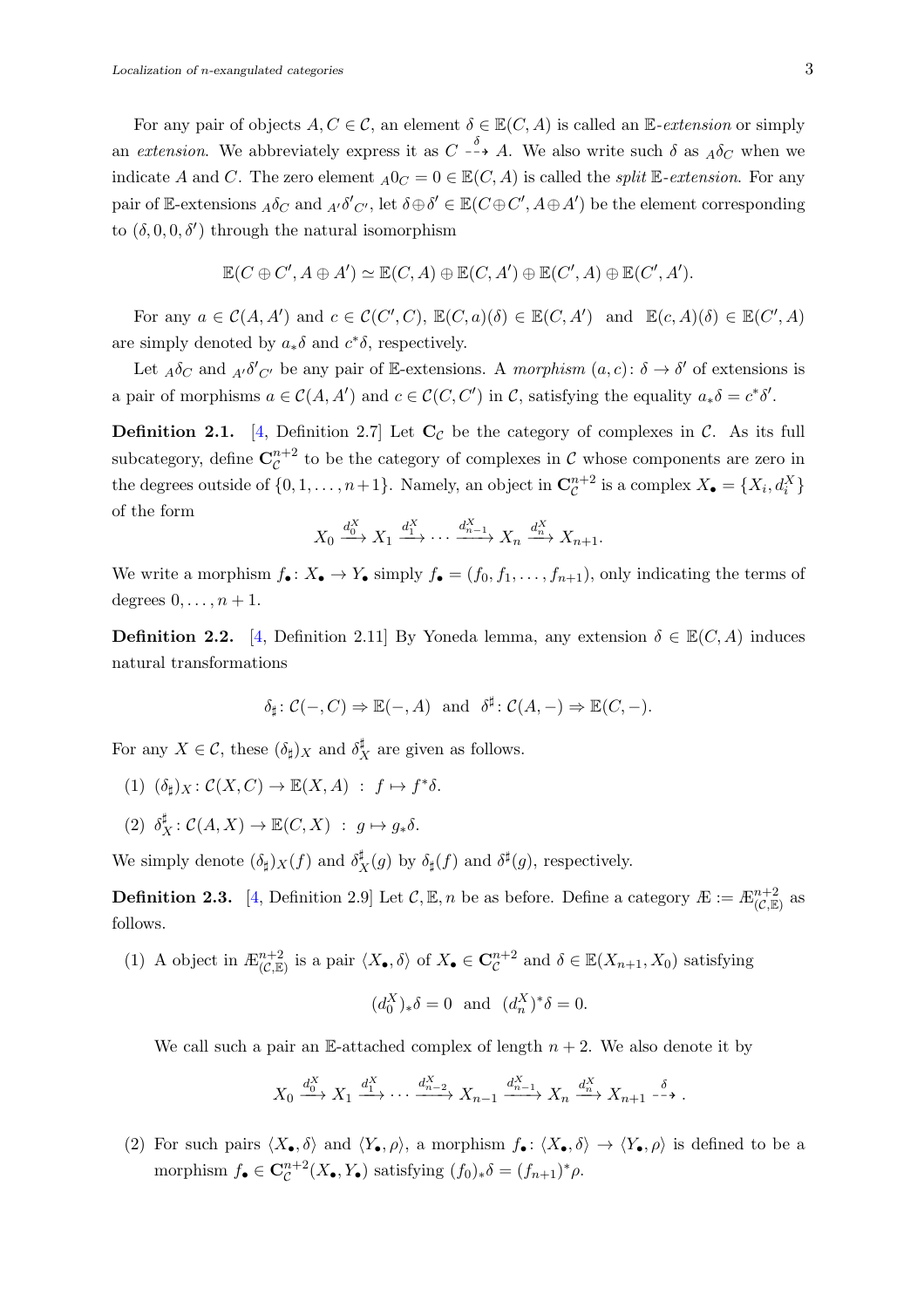We use the same composition and the identities as in  $\mathbf{C}_{\mathcal{C}}^{n+2}$  $\mathcal{C}^{n+2}$ .

**Definition 2.4.** [\[4,](#page-19-1) Definition 2.13] An *n*-exangle is a pair  $\langle X_{\bullet}, \delta \rangle$  of  $X_{\bullet} \in \mathbb{C}_{\mathcal{C}}^{n+2}$  and  $\delta \in$  $\mathbb{E}(X_{n+1}, X_0)$  which satisfies the following conditions.

(1) The following sequence of functors  $\mathcal{C}^{\mathrm{op}} \to \mathsf{Ab}$  is exact.

$$
\mathcal{C}(-,X_0) \xrightarrow{\mathcal{C}(-,d_0^X)} \cdots \xrightarrow{\mathcal{C}(-,d_n^X)} \mathcal{C}(-,X_{n+1}) \xrightarrow{\delta_{\sharp}} \mathbb{E}(-,X_0)
$$

(2) The following sequence of functors  $C \rightarrow Ab$  is exact.

$$
\mathcal{C}(X_{n+1},-)\xrightarrow{\mathcal{C}(d_n^X,-)}\cdots\xrightarrow{\mathcal{C}(d_0^X,-)}\mathcal{C}(X_0,-)\xrightarrow{\delta^{\sharp}}\mathbb{E}(X_{n+1},-)
$$

In particular any *n*-exangle is an object in  $E$ . A *morphism of n-exangles* simply means a morphism in  $E$ . Thus *n*-exangles form a full subcategory of  $E$ .

<span id="page-3-0"></span>**Definition 2.5.** [\[4,](#page-19-1) Definition 2.22] Let  $\mathfrak{s}$  be a correspondence which associates a homotopic equivalence class  $\mathfrak{s}(\delta) = [A X_{\bullet} C]$  to each extension  $\delta = A \delta_C$ . Such  $\mathfrak{s}$  is called a *realization* of  $\mathbb{E}$ if it satisfies the following condition for any  $\mathfrak{s}(\delta) = [X_{\bullet}]$  and any  $\mathfrak{s}(\rho) = [Y_{\bullet}]$ .

(R0) For any morphism of extensions  $(a, c)$ :  $\delta \to \rho$ , there exists a morphism  $f_{\bullet} \in \mathbb{C}_{\mathcal{C}}^{n+2}$  $\mathcal{C}^{n+2}(X_{\bullet}, Y_{\bullet})$ of the form  $f_{\bullet} = (a, f_1, \ldots, f_n, c)$ . Such  $f_{\bullet}$  is called a *lift* of  $(a, c)$ .

In such a case, we simply say that " $X_{\bullet}$  realizes  $\delta$ " whenever they satisfy  $\mathfrak{s}(\delta) = [X_{\bullet}]$ .

**Definition 2.6.** [\[4,](#page-19-1) Definition 2.23] Let  $\mathbb{E}$  and  $\mathbf{C}_{\mathcal{C}}^{n+2}$  $\mathcal{C}^{n+2}$  be as before. Assume that we are given a realization  $\mathfrak s$  which associates a homotopic equivalence class  $\mathfrak s(\delta) = [A X_{\bullet}C]$  to each extension  $\delta = A \delta_C$ . We use the following terminology.

- (1) An n-exangle  $\langle X_{\bullet}, \delta \rangle$  is called an s-distinguished n-exangle if it satisfies  $\mathfrak{s}(\delta) = [X_{\bullet}]$ . We often simply say distinguished n-exangle when s is clear from the context.
- (2) An object  $X_{\bullet} \in \mathbb{C}_{\mathcal{C}}^{n+2}$  is called an  $\mathfrak{s}\text{-}conflation$  or simply a *conflation* if it realizes some extension  $\delta \in \mathbb{E}(X_{n+1}, X_0)$ .
- (3) A morphism f in C is called an  $\mathfrak{s}\text{-}inflation$  or simply an *inflation* if it admits some conflation  $X_{\bullet} \in \mathbf{C}_{\mathcal{C}}^{n+2}$  $a_{\mathcal{C}}^{n+2}$  satisfying  $d_{0}^{X} = f$ .
- (4) A morphism g in C is called an  $\mathfrak{s}\text{-}deflation$  or simply a deflation if it admits some conflation  $X_{\bullet}\in {\mathbf C}^{n+2}_{{\mathcal C}}$  $a_c^{n+2}$  satisfying  $d_n^X = g$ .

**Definition 2.7.** [\[4,](#page-19-1) Definition 2.27] For a morphism  $f_{\bullet} \in \mathbb{C}_{\mathcal{C}}^{n+2}$  $\mathcal{C}^{n+2}(X_{\bullet}, Y_{\bullet})$  satisfying  $f_0 = id_A$ for some  $A = X_0 = Y_0$ , its mapping cone  $M_{\bullet}^f \in \mathbb{C}_{\mathcal{C}}^{n+2}$  is defined to be the complex

$$
X_1 \xrightarrow{d_0^{M_f}} X_2 \oplus Y_1 \xrightarrow{d_1^{M_f}} X_3 \oplus Y_2 \xrightarrow{d_2^{M_f}} \cdots \xrightarrow{d_{n-1}^{M_f}} X_{n+1} \oplus Y_n \xrightarrow{d_n^{M_f}} Y_{n+1}
$$

where  $d_0^{M_f} =$  $\begin{bmatrix} -d_1^X \end{bmatrix}$  $f_1$  $\Bigg], d_i^{M_f} =$  $\begin{bmatrix} -d_{i+1}^X & 0 \end{bmatrix}$  $f_{i+1}$   $d_i^Y$  $\left[ (1 \leq i \leq n-1), d_n^{M_f} = [f_{n+1} \quad d_n^Y].$ 

The mapping cocone is defined dually, for morphisms  $h_{\bullet}$  in  $\mathbb{C}_{\mathcal{C}}^{n+2}$  $_{\mathcal{C}}^{n+2}$  satisfying  $h_{n+1} = id$ .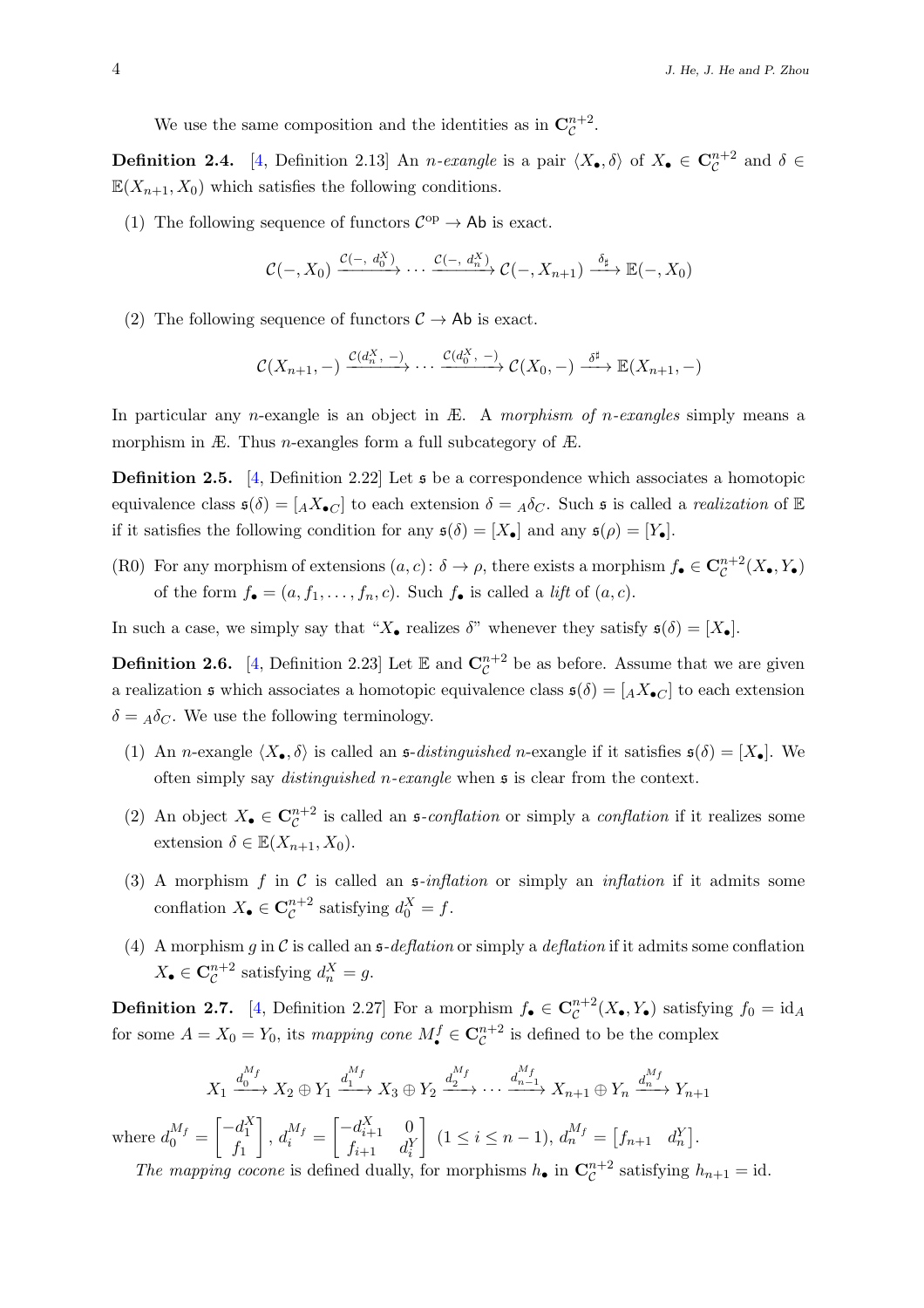**Definition 2.8.** [\[4,](#page-19-1) Definition 2.32] Let  $(C, \mathbb{E}, \mathfrak{s})$  be a triplet of an additive category C, an additive bifunctor  $\mathbb{E}: C^{op} \times C \to Ab$ , and a realization  $\mathfrak s$  which associates a homotopic equivalence class  $\mathfrak{s}(\delta) = [A X_{\bullet} C]$  to each extension  $\delta = A \delta_C$ .

- (1)  $(C, \mathbb{E}, \mathfrak{s})$  is a *weakly n-exangulated category* if it satisfies the following conditions:
	- (C1) For any  $\mathfrak{s}(\delta) = [X_{\bullet}],$  the pair  $\langle X_{\bullet}, \delta \rangle$  is an *n*-exangle.
	- (C2) For any  $A \in \mathcal{C}$ , the zero element  $_A0_0 = 0 \in \mathbb{E}(0, A)$  satisfies

$$
\mathfrak{s}(A_0) = [A \xrightarrow{\mathrm{id}_A} A \to 0 \to \cdots \to 0 \to 0].
$$

(C2') For any  $A \in \mathcal{C}$ , the zero element  $_00_A \in \mathbb{E}(A, 0)$  satisfies

$$
\mathfrak{s}(00_A) = [0 \to 0 \to 0 \to \cdots \to A \stackrel{\text{id}_A}{\longrightarrow} A].
$$

(C3) For  $\delta \in \mathbb{E}(C, A)$  and  $a \in \mathcal{C}(A, B)$ , let  $B\langle Y_{\bullet}, a_{*}\delta \rangle_C$  and  $A\langle X_{\bullet}, \delta \rangle_C$  be distinguished n-exangles. Then  $(a, id_C)$  has a good lift  $f_{\bullet}$ , in the sense that its mapping cone gives a distinguished *n*-exangle  $\langle M_{\bullet}^f, (d_n^Y)^* \delta \rangle$ .

 $(C3')$  Dual of  $(C3)$ .

(2)  $(C, \mathbb{E}, \mathfrak{s})$  is an *n-exangulated category* if it is weakly *n*-exangulated category and moreover satisfies the following conditions:

(C4) Let  $A \stackrel{f}{\longrightarrow} B \stackrel{g}{\longrightarrow} C$  be any sequence of morphisms in C. If both f and g are inflations, then so is  $g \circ f$ . Dually, if f and g are deflations, then so is  $g \circ f$ .

**Remark 2.9.** (1) For a (weakly) n-exangulated category  $(C, \mathbb{E}, \mathfrak{s})$ , we call  $\mathfrak{s}$  an exact realization of E.

(2) In fact, it is easy to see that the condition (R0) in Definition [2.5](#page-3-0) is negligible since it follows from  $(C3)$  and  $(C3')$ .

*Proof.* Let  $\mathfrak{s}(\delta) = [X_{\bullet}]$  and  $\mathfrak{s}(\rho) = [Y_{\bullet}]$  satisfying  $a_{*}\delta = c^{*}\rho$ . By (C3) and (C3'), we have the following commutative diagram



of distinguished *n*-exangles. So  $f_{\bullet} = (a, \psi_1 \varphi_1, \dots, \psi_n \varphi_n, c)$  is a *lift* of  $(a, c)$ .

**Remark 2.10.** (1) Note that the case  $n = 1$ , the definition of weakly 1-exangulated category coincides with the definition of weakly extriangulated category in [\[1,](#page-19-5) Definition 5.15]. Moreover,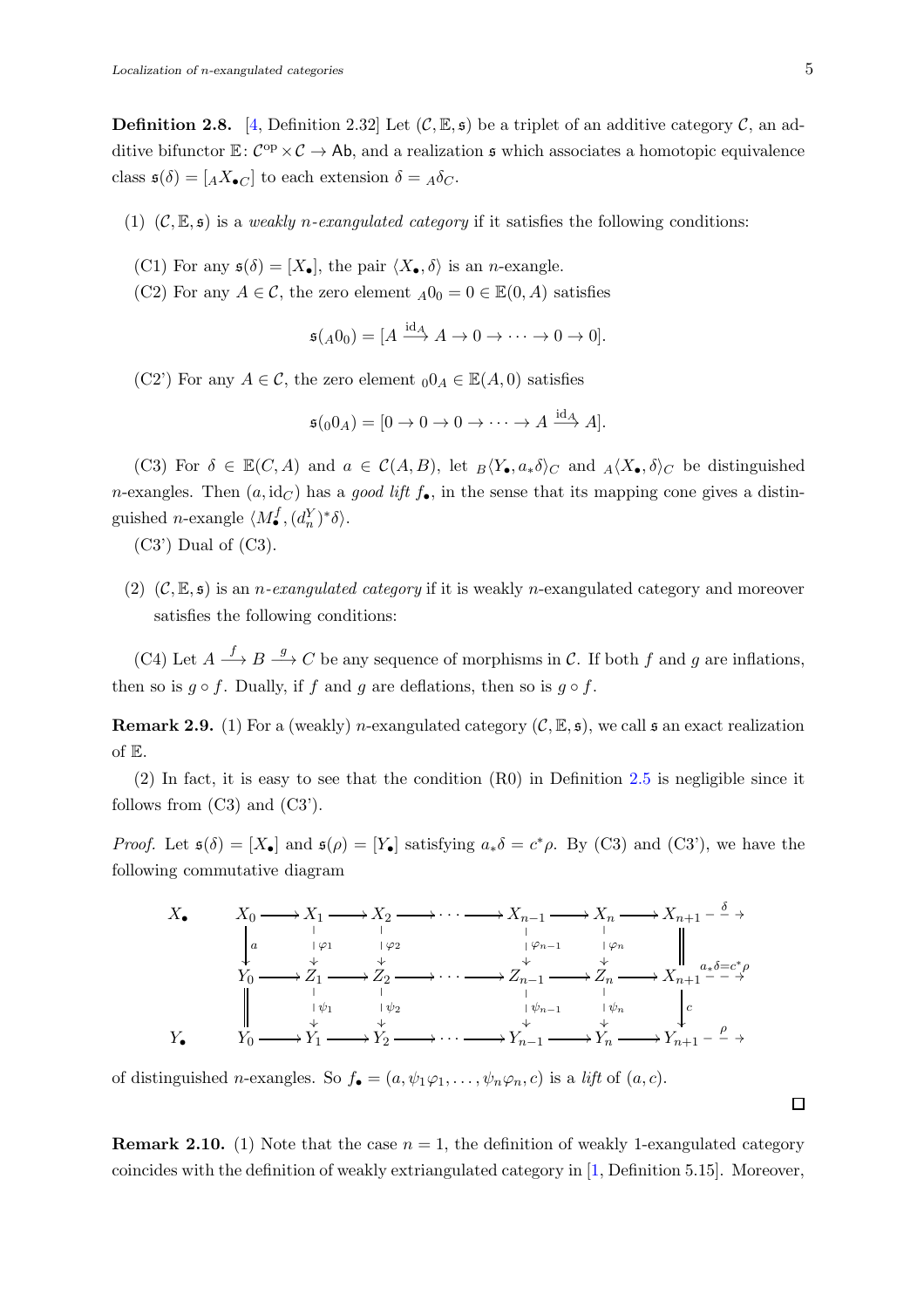a triplet  $(C, \mathbb{E}, \mathfrak{s})$  is a 1-exangulated category if and only if it is an extriangulated category, see [\[4,](#page-19-1) Proposition 4.3].

(2) From [\[4,](#page-19-1) Proposition 4.34] and [4, Proposition 4.5], we know that  $(n + 2)$ -angulated in the sense of Geiss–Keller–Oppermann [\[3\]](#page-19-6) and n-exact categories in the sense of Jasso [\[7\]](#page-19-7) are  $n$ -exangulated categories. There are some other examples of  $n$ -exangulated categories which are neither *n*-exact nor  $(n+2)$ -angulated, see [\[4–](#page-19-1)[6,](#page-19-2)[8\]](#page-19-3).

In this article, we always assume that the following condition, analogous to the (WIC) Condition in [\[10,](#page-19-0) Condition 5.8].

<span id="page-5-1"></span>**Condition 2.11.** Let  $f \in \mathcal{C}(A, B)$ ,  $g \in \mathcal{C}(B, C)$  be any composable pair of morphisms. For a (weakly) n-exangulated category  $(C, \mathbb{E}, \mathfrak{s})$ , consider the following conditions.

(1) If  $g \circ f$  is a deflation, then so is g.

(2) If  $g \circ f$  is an inflation, then so is f.

<span id="page-5-0"></span>**Definition 2.12.** Let  $(C, \mathbb{E}, \mathfrak{s})$ ,  $(C', \mathbb{E}', \mathfrak{s}')$  and  $(C'', \mathbb{E}'', \mathfrak{s}'')$  be weakly *n*-exangulated categories.

(1) An additive covariant functor  $F: \mathcal{C} \to \mathcal{C}'$  is called an exact functor if there exists a natural transformation  $\Gamma : \mathbb{E} \Longrightarrow \mathbb{E}' \circ (F^{\rm op} \times F)$  of functors  $C^{\rm op} \times C \to A\mathsf{b}$  such that  $\mathfrak{s}(\delta) = [X_{\bullet}]$ implies  $\mathfrak{s}'(\Gamma_{(X_{n+1},X_0)}(\delta)) = [FX_\bullet].$ 

(2) If  $(F, \phi) : (\mathcal{C}, \mathbb{E}, \mathfrak{s}) \to (\mathcal{C}', \mathbb{E}', \mathfrak{s}')$  and  $(F', \phi') : (\mathcal{C}', \mathbb{E}', \mathfrak{s}') \to (\mathcal{C}'', \mathbb{E}'', \mathfrak{s}'')$  are exact functor, then their composition  $(F'', \phi'') = (F', \phi') \circ (F, \phi)$  is defined by  $F'' = F'F$  and  $\phi'' = (\phi' \circ (F^{op} \times$  $(F)$ ). $\phi$ .

(3) Let  $(F, \phi), (G, \psi) : (\mathcal{C}, \mathbb{E}, \mathfrak{s}) \to (\mathcal{C}', \mathbb{E}', \mathfrak{s}')$  be exact functor. A natural transformation  $\eta : (F, \phi) \longrightarrow (G, \psi)$  of exact functor is a natural transformation  $\eta : F \longrightarrow G$  of additive functors, which satisfies

$$
(\eta_{X_0})_* \phi_{X_{n+1}, X_0}(\delta) = (\eta_{X_{n+1}})^* \psi_{X_{n+1}, X_0}(\delta)
$$

for any  $\delta \in \mathbb{E}(X_{n+1}, X_0)$ . Horizontal compositions and vertical compositions are defined by those for natural transformations of additive functors.

Remark 2.13. (1) The above definition of an exact functor in (1) is nothing but that of an n-exangulated functor introduced in  $[2,$  Definition 2.32], applied to weakly n-exangulated categories.

(2) When  $n = 1$ , Definition [2.12](#page-5-0) is just Definition 2.11 in [\[9\]](#page-19-4).

<span id="page-5-2"></span>**Proposition 2.14.** Let  $(F, \phi) : (\mathcal{C}, \mathbb{E}, \mathfrak{s}) \to (\mathcal{C}', \mathbb{E}', \mathfrak{s}')$  be an exact functor between weakly n-exangulated categories. The following statements are equivalent.

(1) F is an equivalence of categories and  $\phi$  is a natural isomorphism.

(2)  $(F, \phi)$  is an equivalence of n-exangulated categories in the sense that there exist an exact  $functor(G,\psi): (C', \mathbb{E}', \mathfrak{s}') \to (C, \mathbb{E}, \mathfrak{s}),$  natural transformations of exact functors  $(id_C, id_{\mathbb{E}}) \Longrightarrow$  $(G, \psi) \circ (F, \phi)$  and  $(F, \phi) \circ (G, \psi) \Longrightarrow (id_{\mathcal{C}'}, id_{\mathbb{F}'})$  which have inverses.

*Proof.* It is similar to  $[9,$  Proposition 2.13, we omit it.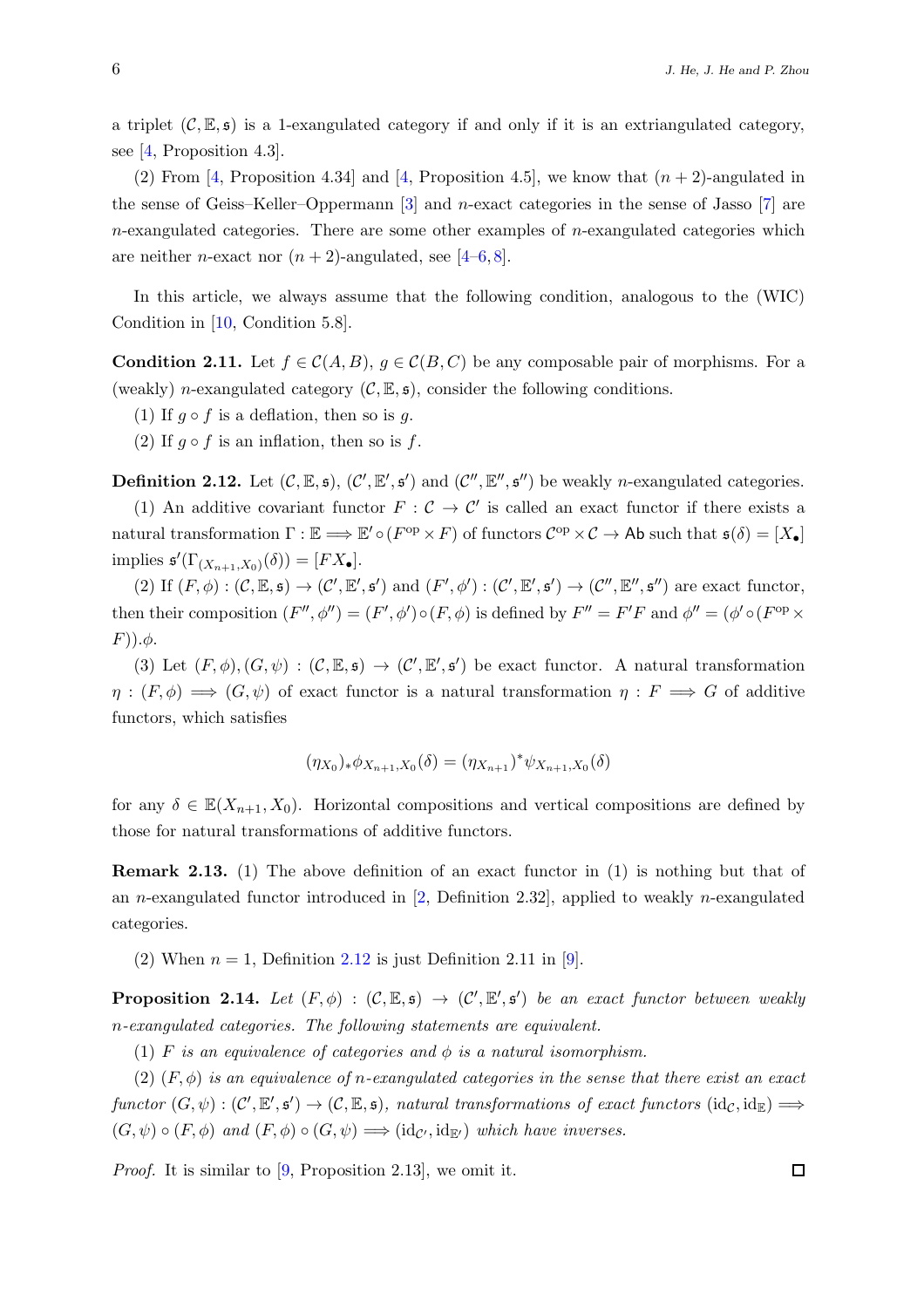# 3 Localization

Let C be an additive category. We denote by  $\mathcal{M}_{\mathcal{C}}$  the class of all morphisms in C. If a class of morphisms  $\mathcal{F} \subseteq \mathcal{M}_{\mathcal{C}}$  is closed by compositions and contains all identities in A, then we may regard  $\mathcal{F} \subseteq \mathcal{C}$  as a (not full) subcategory satisfying  $Ob(\mathcal{F}) = Ob(\mathcal{C})$ . With this view in mind, we write  $\mathcal{F}(X, Y) = \{f \in \mathcal{C}(X, Y) | f \in \mathcal{F}\}\$ for any X, Y  $\in \mathcal{C}$ . We denote by Iso  $\mathcal{C}$  the class of all isomorphisms in C.  $\mathcal{N}_{\mathcal{F}}$  denotes the full subcategory consisting of objects  $N \in \mathcal{C}$  such that both  $N \to 0$  and  $0 \to N$  belong to F. It is obvious that  $\mathcal{N}_{\mathcal{F}} \subseteq \mathcal{C}$  is an additive subcategory. In the rest, we will denote the ideal quotient by  $p : C \to \overline{C} = C/[\mathcal{N}_{\mathcal{F}}]$ , and  $\overline{f}$  will denote a morphism in  $\overline{\mathcal{C}}$  represented by  $f \in \mathcal{C}(X, Y)$ .  $\overline{\mathcal{F}}$  denotes a set of morphisms in the ideal quotient  $\mathcal{C}/[\mathcal{N}_{\mathcal{F}}]$  obtained from  $\mathcal F$  by taking closure with respect to the composition with isomorphisms in  $\overline{\mathcal{C}}$ .

Now, let  $(C, \mathbb{E}, \mathfrak{s})$  be an *n*-exangulated category and  $\mathcal{F} \subseteq \mathcal{M}_{\mathcal{C}}$  a set of morphisms which satisfies the following conditions.

- (M0)  $\mathcal F$  contains all isomorphisms in  $\mathcal C$ , and closed by compositions. Also,  $\mathcal F$  is closed by taking finite direct sums. Namely, if  $f_i \in \mathcal{F}(X_i, Y_i)$ , for  $i = 1, 2$ , then  $f_1 \oplus f_2 \in$  $\mathcal{F}(X_1 \oplus X_2, Y_1 \oplus Y_2).$
- (MR1)  $\overline{\mathcal{F}}$  satisfies 2-out-of-3 with respect to compositions.
- (MR2)  $\overline{\mathcal{F}}$  is a multiplicative system.
- (MR3) Let

$$
X_0 \xrightarrow{f_0} X_1 \xrightarrow{f_1} X_2 \xrightarrow{f_2} \cdots \xrightarrow{f_{n-1}} X_n \xrightarrow{f_n} X_{n+1} \xrightarrow{\delta}
$$

and

$$
Y_0 \xrightarrow{g_0} Y_1 \xrightarrow{g_1} Y_2 \xrightarrow{g_2} \cdots \xrightarrow{g_{n-1}} Y_n \xrightarrow{g_n} Y_{n+1} \xrightarrow{\delta'}
$$

be any pair of distinguished n-exangles, and let  $a \in \mathcal{C}(X_0, Y_0)$ ,  $c \in \mathcal{C}(X_{n+1}, Y_{n+1})$  be any pair of morphisms satisfying  $a_*\delta = c^*\delta'$ . If  $\overline{a}$  and  $\overline{c}$  belong to  $\overline{\mathcal{F}}$ , then there exists  $\mathbf{b_i} \in \mathcal{F}(X_i, Y_i)$  such that  $\mathbf{b_1} \circ f_0 = \overline{g_0} \circ \overline{a}, \overline{c} \circ f_n = \overline{g_n} \circ \mathbf{b_n}$  and  $\mathbf{b_{i+1}} \circ f_i = \overline{g_i} \circ \mathbf{b_i}$ , where  $i = 1, 2, \cdots, n - 1.$ 

<span id="page-6-0"></span>**Lemma 3.1.** [\[9,](#page-19-4) Lemma 3.2] Let  $\mathcal F$  and  $\overline{\mathcal{C}}$  be as above. The following statements hold:

- (1) Suppose that  $f, g \in \mathcal{C}(A, B)$  satisfy  $\overline{f} = \overline{g}$  in  $\overline{\mathcal{C}}$ . Then  $f \in \mathcal{F}$  holds if and only if  $g \in \mathcal{F}$ .
- (2) The following conditions are equivalent.
- (i)  $p(\mathcal{F}) = \overline{\mathcal{F}}$ .
- (ii)  $p^{-1}(\overline{\mathcal{F}}) = \mathcal{F}.$
- (iii)  $p^{-1}(\text{Iso}(\overline{\mathcal{C}})) \subseteq \mathcal{F}.$
- (iv)  $f \in \mathcal{F}$  holds for any split monomorphism  $f \in \mathcal{C}(A, B)$  such that  $\overline{f}$  is an isomorphism in  $\overline{\mathcal{C}}$ .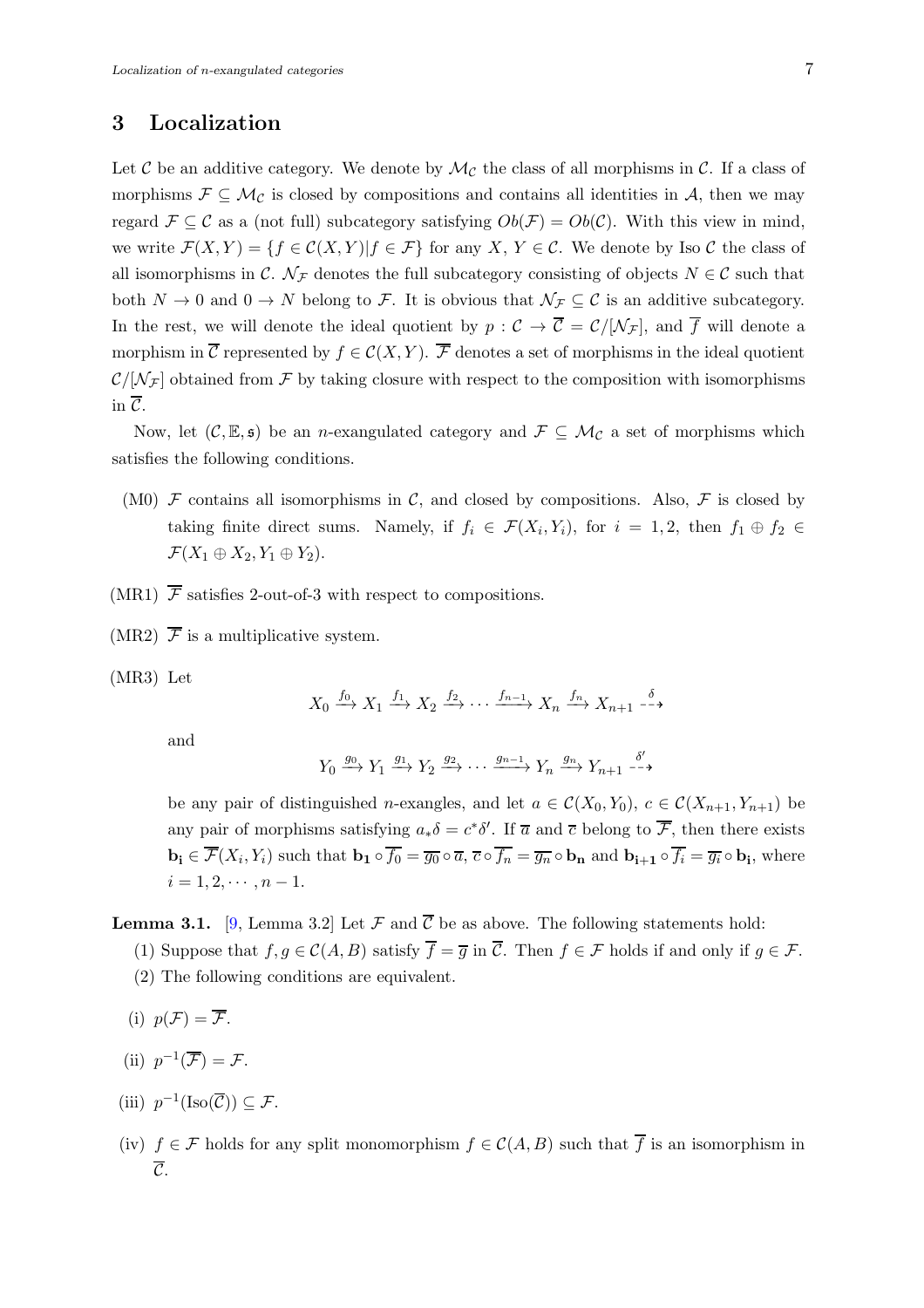(v)  $f \in \mathcal{F}$  holds for any split epimorphism  $f \in \mathcal{C}(A, B)$  such that  $\overline{f}$  is an isomorphism in  $\overline{\mathcal{C}}$ . **Remark 3.2.** If C is weakly idempotent complete, then any  $\mathcal F$  with (M0) satisfies (iv) and hence all the other equivalent conditions. In particular if  $(C, \mathbb{E}, \mathfrak{s})$  satisfies Condition [2.11,](#page-5-1) then any  $\mathcal F$  with (M0) should satisfy  $p(\mathcal F) = \overline{\mathcal F}$ .

Suppose that  $\mathcal{F} = p^{-1}(\overline{\mathcal{F}})$ . Notice that a localization  $\mathcal{C} \to \overline{\mathcal{C}}$  factors uniquely through  $p: \mathcal{C} \to \overline{\mathcal{C}}$ , and we may regard  $\tilde{\mathcal{C}}$  as a localization of  $\overline{\mathcal{C}}$  by  $\overline{\mathcal{F}}$ . In this view, the objects of  $\tilde{\mathcal{C}}$  is same as  $\overline{\mathcal{C}}$ and the morphism set  $\text{Hom}_{\widetilde{\mathcal{O}}(\overline{X}, \overline{Y})}$  is a set of equivalence classes of right roofs which are the diagrams of the form



or simply written as the right fractions  $\overline{f}/\overline{s}$ , where  $\overline{s} \in \overline{\mathcal{F}}$  and  $\overline{f} \in \overline{\mathcal{C}}(\overline{Z}, \overline{Y})$ .

**Definition 3.3.** Take a localization  $\overline{Q}$ :  $\overline{C}$   $\rightarrow$   $\widetilde{C}$  of  $\overline{C}$  by the multiplicative system  $\overline{\mathcal{F}}$ , and put  $Q = \overline{Q} \circ p : C \to \widetilde{C}$ . This gives a localization of C by F.

Let  $(C, \mathbb{E}, \mathfrak{s})$  be an *n*-exangulated category and  $\widetilde{C}$  as a localization of C. Assume that

$$
A_0 \xrightarrow{\alpha_0} A_1 \xrightarrow{\alpha_1} A_2 \xrightarrow{\alpha_2} \cdots \xrightarrow{\alpha_{n-2}} A_{n-1} \xrightarrow{\alpha_{n-1}} A_n \xrightarrow{\alpha_n} A_{n+1} \xrightarrow{\delta}
$$

is a distinguished *n*-exangle in  $\mathcal{C}$ . This sequence

$$
A_0 \xrightarrow{Q(\alpha_0)} A_1 \xrightarrow{Q(\alpha_1)} A_2 \xrightarrow{Q(\alpha_2)} \cdots \xrightarrow{Q(\alpha_{n-2})} A_{n-1} \xrightarrow{Q(\alpha_{n-1})} A_n \xrightarrow{Q(\alpha_n)} A_{n+1}
$$

is called *weak kernel-cokernel sequence* in  $\tilde{C}$  if the following sequences

$$
\widetilde{\mathcal{C}}(-, A_0) \xrightarrow{\widetilde{\mathcal{C}}(-, Q(\alpha_0))} \widetilde{\mathcal{C}}(-, A_1) \xrightarrow{\widetilde{\mathcal{C}}(-, Q(\alpha_1))} \cdots \xrightarrow{\widetilde{\mathcal{C}}(-, Q(\alpha_{n-1}))} \widetilde{\mathcal{C}}(-, A_n) \xrightarrow{\widetilde{\mathcal{C}}(-, Q(\alpha_n))} \widetilde{\mathcal{C}}(-, A_{n+1})
$$

and

$$
\widetilde{\mathcal{C}}(A_{n+1},-)\xrightarrow{\widetilde{\mathcal{C}}(Q(\alpha_n),\,-)}\widetilde{\mathcal{C}}(A_n,-)\xrightarrow{\widetilde{\mathcal{C}}(Q(\alpha_{n-1}),\,-)}\cdots\xrightarrow{\widetilde{\mathcal{C}}(Q(\alpha_1),\,-)}\widetilde{\mathcal{C}}(A_1,-)\xrightarrow{\widetilde{\mathcal{C}}(Q(\alpha_0),\,-)}\widetilde{\mathcal{C}}(A_0,-)
$$

are exact.

Our main result is the following.

<span id="page-7-0"></span>**Theorem 3.4.** Let  $(C, \mathbb{E}, \mathfrak{s})$  be an n-exangulated category and  $\mathcal{F} \subseteq \mathcal{M}_{\mathcal{C}}$  satisfies (M0).

(1) Suppose that  $\overline{\mathcal{F}}$  satisfies (MR1), (MR2) and (MR3), then the localization of C by F gives a weakly n-exangulated category  $(\widetilde{C}, \widetilde{\mathbb{E}}, \widetilde{\mathfrak{s}})$  equipped with an exact functor

$$
(Q,\mu): (\mathcal{C}, \mathbb{E}, \mathfrak{s}) \to (\widetilde{\mathcal{C}}, \widetilde{\mathbb{E}}, \widetilde{\mathfrak{s}})
$$

if and only if any distinguished n-exangle in C induces a weak kernel-cokernel sequence in  $\tilde{C}$ .

(2) If  $(\widetilde{C}, \widetilde{\mathbb{E}}, \widetilde{\mathfrak{s}})$  moreover satisfies (C4), then it is an n-exangulated category if and only if any distinguished n-exangle in C induces a weak kernel-cokernel sequence in  $\tilde{C}$ .

### In order to prove Theorem [3.4,](#page-7-0) we need some preparations as follows.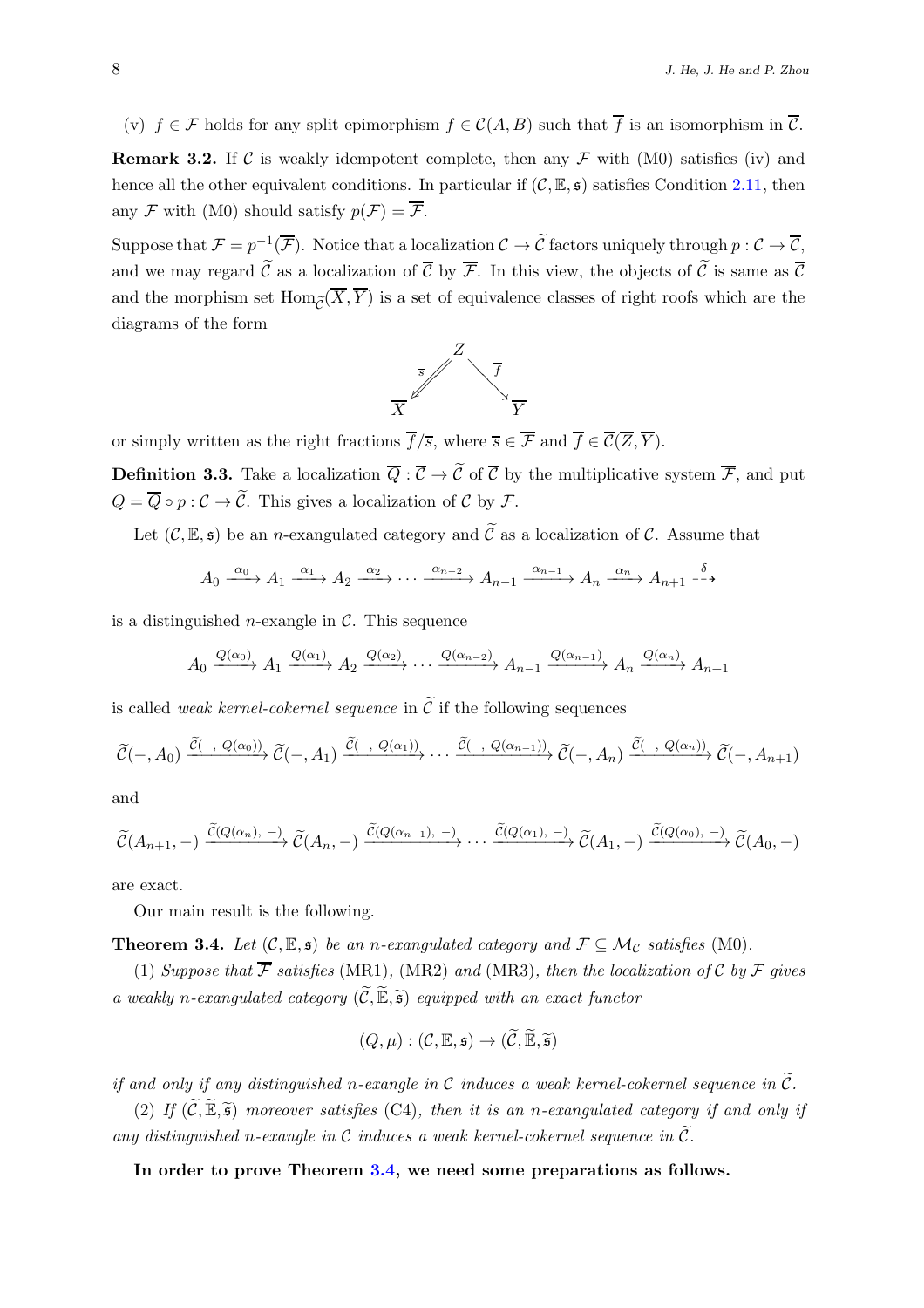### 3.1 Construction of  $\mathbb{\tilde{E}}$

In this section, our goal is shown in the following diagram



In fact, in order to construct an additive bifunctor  $\mathbb{E}: \widetilde{\mathcal{C}}^{op} \times \widetilde{\mathcal{C}} \to \text{Ab}$  and a natural transformation  $\mu : \mathbb{E} \Longrightarrow \widetilde{\mathbb{E}} \circ (Q^{\text{op}} \times Q)$ , we will define an additive bifunctor  $\overline{\mathbb{E}}$  and natural transformation  $\overline{\mu}$ ,  $\varphi$  as shown in the figure above. And then we can define  $\mu = (\overline{\mu} \circ (p^{\text{op}} \times p))$ .

<span id="page-8-0"></span>**Lemma 3.5.** For any extension  $\delta \in \mathbb{E}(A_{n+1}, A_0)$ , the following are equivalent.

- (1) There exists a morphism  $s \in \mathcal{F}(A_0, B_0)$  such that  $s_*\delta = 0$ .
- (2) There exists a morphism  $t \in \mathcal{F}(B_{n+1}, A_{n+1})$  such that  $t^*\delta = 0$ .

*Proof.* We only prove that  $(1) \Rightarrow (2)$ , dually one can prove  $(2) \Rightarrow (1)$ . Suppose that  $s \in$  $\mathcal{F}(A_0, B_0)$  such that  $s_*\delta = 0$ . Let

$$
A_0 \xrightarrow{x_0} A_1 \xrightarrow{x_1} A_2 \xrightarrow{x_2} \cdots \xrightarrow{x_{n-1}} A_n \xrightarrow{x_n} A_{n+1} \xrightarrow{\delta}
$$

and

$$
B_0 \xrightarrow{y_0} B_1 \xrightarrow{y_1} B_2 \xrightarrow{y_2} \cdots \xrightarrow{y_{n-1}} B_n \xrightarrow{y_n} A_{n+1} \xrightarrow{s \ast \delta}
$$

be two distinguished *n*-exangles, by [\[11,](#page-19-9) Lemma 3.3 ], we have  $id_{A_{n+1}}$  factors through  $y_n$ , i.e., there exists a morphism  $m \in \mathcal{C}(A_{n+1}, B_n)$ , such that  $y_n m = \mathrm{id}_{A_{n+1}}$ . Notice that the equivalent conditions in Lemma  $3.1$  (2) are satisfied by our assumption. By (MR3), there exists  $s_i \in \mathcal{F}(A_i, B_i)$  with  $i = 1, 2, \dots, n$ , which makes the following diagram

$$
A_0 \xrightarrow{\overline{x_0}} A_1 \xrightarrow{\overline{x_1}} \cdots \xrightarrow{\overline{x_{n-2}}} A_{n-1} \xrightarrow{\overline{x_{n-1}}} A_n \xrightarrow{\overline{x_n}} A_{n+1}
$$
  

$$
\downarrow_{\overline{s}} \qquad \downarrow_{\overline{s_0}} \qquad \downarrow_{\overline{s_1}} \qquad \downarrow_{\overline{s_{n-1}}} \qquad \downarrow_{\overline{s_n}} \qquad \downarrow_{\overline{s_n}} \qquad \downarrow_{\overline{s_n}} \qquad \downarrow_{\overline{s_n}} \qquad \downarrow_{\overline{s_n}} \qquad \downarrow_{\overline{s_n}} \qquad \downarrow_{\overline{s_n}} \qquad \downarrow_{\overline{s_n}} \qquad \downarrow_{\overline{s_n}} \qquad \downarrow_{\overline{s_n}} \qquad \downarrow_{\overline{s_n}} \qquad \downarrow_{\overline{s_n}} \qquad \downarrow_{\overline{s_n}} \qquad \downarrow_{\overline{s_n}} \qquad \downarrow_{\overline{s_n}} \qquad \downarrow_{\overline{s_n}} \qquad \downarrow_{\overline{s_n}} \qquad \downarrow_{\overline{s_n}} \qquad \downarrow_{\overline{s_n}} \qquad \downarrow_{\overline{s_n}} \qquad \downarrow_{\overline{s_n}} \qquad \downarrow_{\overline{s_n}} \qquad \downarrow_{\overline{s_n}} \qquad \downarrow_{\overline{s_n}} \qquad \downarrow_{\overline{s_n}} \qquad \downarrow_{\overline{s_n}} \qquad \downarrow_{\overline{s_n}} \qquad \downarrow_{\overline{s_n}} \qquad \downarrow_{\overline{s_n}} \qquad \downarrow_{\overline{s_n}} \qquad \downarrow_{\overline{s_n}} \qquad \downarrow_{\overline{s_n}} \qquad \downarrow_{\overline{s_n}} \qquad \downarrow_{\overline{s_n}} \qquad \downarrow_{\overline{s_n}} \qquad \downarrow_{\overline{s_n}} \qquad \downarrow_{\overline{s_n}} \qquad \downarrow_{\overline{s_n}} \qquad \downarrow_{\overline{s_n}} \qquad \downarrow_{\overline{s_n}} \qquad \downarrow_{\overline{s_n}} \qquad \downarrow_{\overline{s_n}} \qquad \downarrow_{\overline{s_n}} \qquad \downarrow_{\overline{s_n}} \qquad \downarrow_{\overline{s_n}} \qquad \downarrow_{\overline{s_n}} \qquad \downarrow_{\overline{s_n}} \qquad \downarrow_{\overline{s
$$

commutative in  $\overline{\mathcal{C}}$ . By (MR2), we obtain a commutative square

$$
\begin{array}{c}\n\clubsuit \xrightarrow{\overline{k}} A_{n+1} \\
\overline{h} \downarrow \qquad \circ \quad \overline{m} \downarrow \\
A_n \xrightarrow{\overline{sn}} B_n\n\end{array}
$$

in  $\overline{\mathcal{C}}$  such that  $k \in \mathcal{F}$ . Then we have  $\overline{k} = \overline{y_n \circ s_n \circ h} = \overline{x_n \circ h}$ , which forces  $x_n \circ h \in \mathcal{F}$  by Lemma [3.1](#page-6-0) (1). Thus  $t = x_n \circ h$  satisfies the required properties since  $(x_n \circ h)^* \delta = h^*(x_n^* \delta) = 0$ .  $\Box$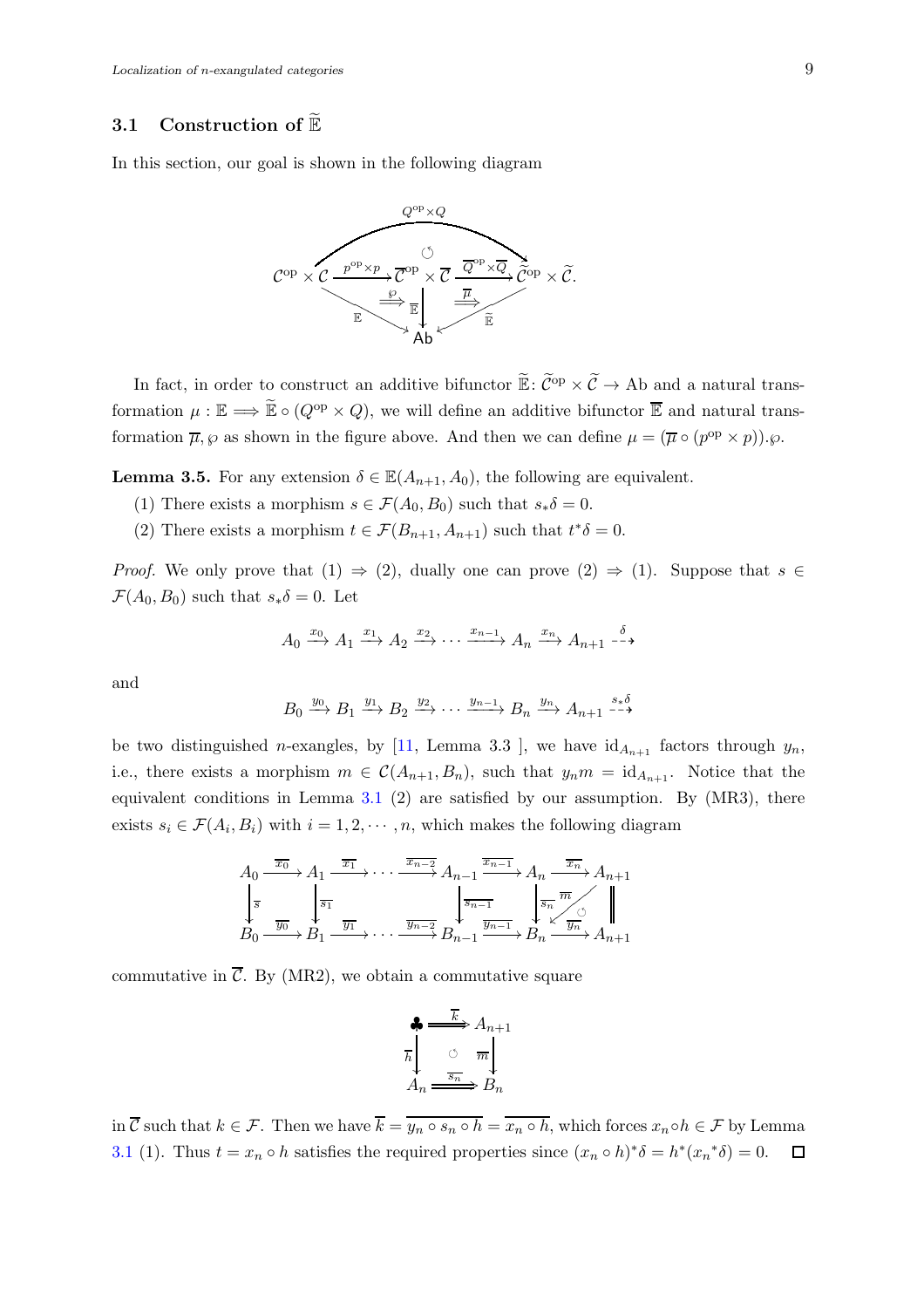**Construction 3.6.** For each  $A_0, A_{n+1} \in \mathcal{C}$ , define a subset  $\mathcal{K}(A_{n+1}, A_0) \subseteq \mathbb{E}(A_{n+1}, A_0)$  by

$$
\mathcal{K}(A_{n+1}, A_0) = \{ \delta \in \mathbb{E}(A_{n+1}, A_0) \mid s_*\delta = 0 \text{ for some } s \in \mathcal{F}(A_0, B_0) \}
$$
  
= 
$$
\{ \delta \in \mathbb{E}(A_{n+1}, A_0) \mid t^*\delta = 0 \text{ for some } t \in \mathcal{F}(B_{n+1}, A_{n+1}) \}.
$$

<span id="page-9-0"></span>**Remark 3.7.** By Lemma [3.5,](#page-8-0) we know that K form a subfunctor of E. Moreover,  $K \subseteq \mathbb{E}$ is an additive subfunctor. Indeed, for any  $\delta \in \mathcal{K}(A_{n+1}, A_0)$  and  $\delta' \in \mathcal{K}(A'_{n+1}, A'_0)$ , we have  $\delta \oplus \delta' \in \mathcal{K}(A_{n+1} \oplus A'_{n+1}, A_0 \oplus A'_0)$ . Here  $\delta \oplus \delta' \in \mathbb{E}(A_{n+1} \oplus A'_{n+1}, A_0 \oplus A'_0)$  is the element corresponding to  $(\delta, 0, 0, \delta')$  through the isomorphism  $\mathbb{E}(A_{n+1}\oplus A'_{n+1}, A_0\oplus A'_0) \cong \mathbb{E}(A_{n+1}, A_0)\oplus A'_0$  $\mathbb{E}(A_{n+1}, A'_0) \oplus \mathbb{E}(A'_{n+1}, A_0) \oplus \mathbb{E}(A'_{n+1}, A'_0)$  induced by the biadditivity of  $\mathbb{E}$ . This shows the additivity of  $\mathcal{K} \subseteq \mathbb{E}$ .

<span id="page-9-1"></span>**Proposition 3.8.**  $\mathbb{E}/\mathcal{K}$ :  $C^{op} \times C \to$  Ab is an additive bifunctor, which satisfies  $(\mathbb{E}/\mathcal{K})(N,-) =$ 0 and  $(\mathbb{E}/\mathcal{K})(-, N) = 0$  for any  $N \in \mathcal{N}_{\mathcal{F}}$ .

Proof. It follows from Remark [3.7](#page-9-0) and the definition.

In the rest, for any  $\delta \in \mathbb{E}(X, Y)$ , let  $\overline{\delta} \in (\mathbb{E}/\mathcal{K})(X, Y)$  denote an element represented by  $\delta$ . By Proposition [3.8,](#page-9-1) we get a well-defined additive bifunctor  $\overline{\mathbb{E}}\colon \overline{\mathcal{C}}^{\text{op}} \times \overline{\mathcal{C}} \to \text{Ab}$  as follows:

- $\overline{\mathbb{E}}(A_{n+1}, A_0) = \mathbb{E}/\mathcal{K}(A_{n+1}, A_0)$  for any  $A_0, A_{n+1} \in \mathcal{C}$ .
- $\overline{a}_*\overline{\delta} = \overline{a_*\delta}$  for any  $\overline{\delta} \in \overline{\mathbb{E}}(A_{n+1}, A_0)$  and  $\overline{a} \in \overline{\mathcal{C}}(A_0, A'_0)$ .
- $\overline{c}^*\overline{\delta} = \overline{c^*\delta}$  for any  $\overline{\delta} \in \overline{\mathbb{E}}(A_{n+1}, A_0)$  and  $\overline{a} \in \overline{\mathcal{C}}(A'_{n+1}, A_{n+1})$ .

Furthermore, we have a natural transformation  $\varphi : \mathbb{E} \Rightarrow \overline{\mathbb{E}} \circ (p^{\text{op}} \times p)$  given by

$$
\wp_{A_{n+1},A_0} : \mathbb{E}(A_{n+1},A_0) \to \overline{\mathbb{E}}(A_{n+1},A_0); \quad \delta \mapsto \overline{\delta}
$$

for each  $A_{n+1}$ ,  $A_0 \in \mathcal{C}$ .

<span id="page-9-3"></span>**Remark 3.9.** The following statements are equivalent for any  $\delta \in \mathbb{E}(A_{n+1}, A_0)$  by definition.

- (1)  $\overline{\delta} = 0$  holds in  $\overline{\mathbb{E}}(A_{n+1}, A_0)$ .
- (2)  $\overline{s_*\delta} = 0$  holds in  $\overline{\mathbb{E}}(A_{n+1}, A'_0)$  for some/any  $\overline{s} \in \overline{\mathcal{F}}(A_0, A'_0)$ .
- (3)  $\overline{t}^*\overline{\delta} = 0$  holds in  $\overline{\mathbb{E}}(A'_{n+1}, A_0)$  for some/any  $\overline{s} \in \overline{\mathcal{F}}(A'_{n+1}, A_{n+1})$ .

Next, we will construct an additive bifunctor  $\widetilde{\mathbb{E}}$ :  $\widetilde{\mathcal{C}}^{\text{op}} \times \widetilde{\mathcal{C}} \to A\text{b}$ . To be more specific, we will define  $\widetilde{\mathbb{E}}(C, A)$  to be a set of equivalence classes of triplets  $(C \stackrel{\overline{t}}{\iff} X_{n+1} \stackrel{\delta}{\dashrightarrow} X_0 \stackrel{\overline{s}}{\iff} A)$ with respect to some equivalence relation.

By (MR1) and (MR2), we have the following key lemma.

<span id="page-9-2"></span>Lemma 3.10. The following statements are true.

(1) For any finite family of morphisms  $\{\overline{s_i} \in \overline{\mathcal{F}}(A,X_i)\}_{1\leq i\leq n}$ , there exist  $X \in \mathcal{C}$ ,  $\overline{s} \in \mathcal{C}$  $\mathcal{F}(A, X)$  and  $\{\overline{u_i} \in \mathcal{F}(X_i, X)\}_{1 \leq i \leq n}$  such that  $\overline{s} = \overline{u_i} \circ \overline{s_i}$  for any  $1 \leq i \leq n$ . (2) Dual of (1).

The following result is essentially contained in [\[9,](#page-19-4) Propsition 3.19 ]. However, it can be extended to our setting. We give a proof for completeness.

$$
\Box
$$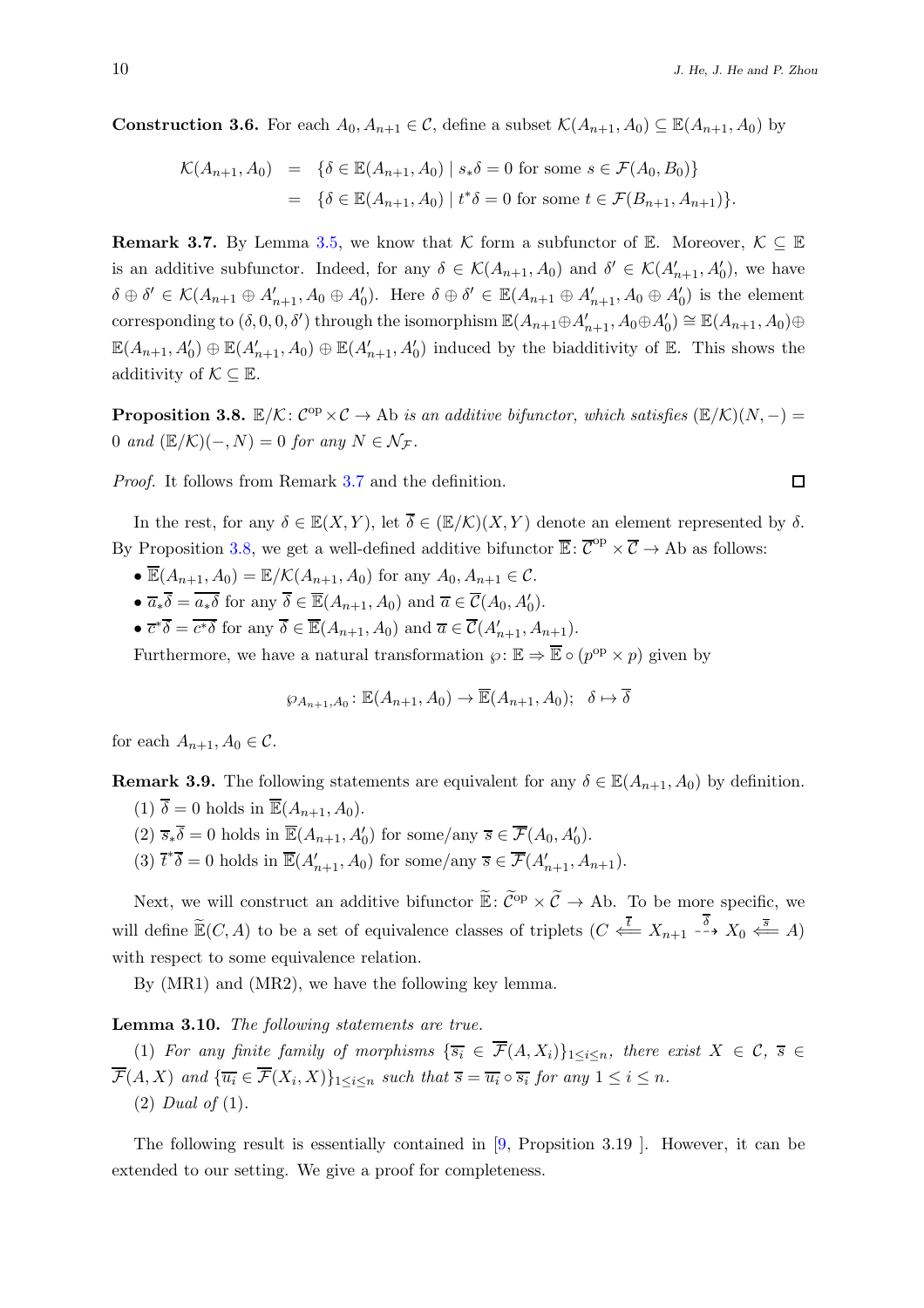<span id="page-10-0"></span>**Proposition 3.11.** Let  $n \geq 2$  be an integer and  $A, C \in \mathcal{C}$  be any pair of objects. Suppose that

$$
(\overline{t_i}\backslash \overline{\delta_i}/\overline{s_i}) = (C \stackrel{\overline{t_i}}{\iff} Z_i \stackrel{\overline{\delta}}{\dashrightarrow} X_i \stackrel{\overline{s_i}}{\iff} A) \qquad (i = 1, 2, \cdots, n)
$$

are triplets with  $\overline{s_i} \in \overline{\mathcal{F}}(A, X_i)$ ,  $\overline{t_i} \in \overline{\mathcal{F}}(Z_i, C)$ ,  $\overline{\delta_i} \in \overline{\mathbb{E}}(Z_i, X_i)$ . The following holds.

(1) We can take a common denominator  $\overline{s},\overline{t} \in \overline{\mathcal{F}}$ . That is to say, we have the following commutative diagram for  $1 \leq i \leq n$ ,

$$
Z_i - \frac{\overline{\delta_i}}{\overline{\delta_i}} \to X_i
$$
\n
$$
C \xleftarrow{\overline{t_i}} \begin{array}{c} \overline{\delta_i} \\ \overline{v_i} \\ \overline{t} \end{array} \xrightarrow{\overline{u_i}} \begin{array}{c} \overline{s_i} \\ \overline{v_i} \\ \overline{v} \end{array} \right)
$$
\n
$$
C \xleftarrow{\overline{t}} Z - \frac{1}{\overline{\rho_i}} \to X \xleftarrow{\overline{s}} A
$$
\n
$$
(3.1)
$$

where we take  $\overline{\rho_i} = \overline{v_i}^* \overline{u_i} \overline{\delta_i}$ . When  $n = 2$ , we write  $(\overline{t_1} \backslash \overline{\delta_1}/\overline{s_1}) \sim (\overline{t_2} \backslash \overline{\delta_2}/\overline{s_2})$  if they satisfy  $\overline{\rho_1} = \overline{\rho_2}.$ 

(2) The relation  $(\overline{t_1}\backslash \overline{\delta_1}/\overline{s_1}) \sim (\overline{t_2}\backslash \overline{\delta_2}/\overline{s_2})$  is independent of the choice of common denominators. Namely, for any other commutative diagram with  $i = 1, 2$ ,

$$
Z_i - \frac{\overline{\delta_i}}{\overline{\delta_i}} \to X_i
$$
  

$$
C \xleftarrow{\overline{t_i}} \left\{ \overline{v_i'} \quad \overline{u_i'} \right\} \times \overline{S_i}
$$
  

$$
C \xleftarrow{\overline{t'}} Z' - \frac{1}{\overline{\rho_i'}} \to X' \xleftarrow{\overline{S'}} A
$$
 (3.2)

satisfying  $\overline{\rho_i'} = \overline{v_i'}$  $*\overline{u'_{i*}}\overline{\delta_{i}}$ , we have  $\overline{\rho_1} = \overline{\rho_2}$  if and only if  $\overline{\rho'_1} = \overline{\rho'_2}$ .

Proof. (1) It follows from Lemma [3.10.](#page-9-2)

(2) Keep the notations in the diagram (3.1) and (3.2), we only prove that if  $\overline{\rho_1} = \overline{\rho_2}$  then  $\overline{\rho'_1} = \overline{\rho'_2}$ . Consider triplets  $(\overline{t}\backslash \overline{\rho_i}/\overline{s})$  and  $(\overline{t'}\backslash \overline{\rho'_i}/\overline{s'})$ , by Lemma [3.10,](#page-9-2) the exists a common denominator  $\overline{s''}, \overline{t''} \in \overline{\mathcal{F}}$  together with the following commutative diagrams



and

$$
X_i \xrightarrow{\overline{s_i} \qquad \qquad } X \xrightarrow{\overline{a_i} \qquad \qquad } X \xrightarrow{\overline{a_i} \qquad \qquad } X'' \xleftarrow{\overline{a_i} \qquad \qquad } X' \xleftarrow{\overline{a_i} \qquad \qquad } X' \xleftarrow{\overline{a_i} \qquad \qquad } X_i.
$$

Composing some morphisms  $Z''' \to Z''$  and  $X'' \to X'''$  in  $\overline{\mathcal{F}}$  if necessary, we may assume that  $\overline{v_i v} = \overline{v'_i v'}$  and  $\overline{u u_i} = \overline{u' u'_i}$  hold for  $i = 1, 2$  from the first. Then we have

$$
\overline{v}^* \overline{u}_* \overline{\rho_i} = \overline{v}^* \overline{u}_* (\overline{v_i}^* \overline{u_i}_* \overline{\delta_i}) = (\overline{v_i v})^* (\overline{u u_i})_* \overline{\delta_i} = (\overline{v'_i v'})^* (\overline{u' u'_i})_* \overline{\delta_i} = \overline{v'}^* \overline{u'}_* (\overline{v'_i}^* \overline{u'_i}_* \overline{\delta_i}) = \overline{v'}^* \overline{u'}_* \overline{\rho'_i}.
$$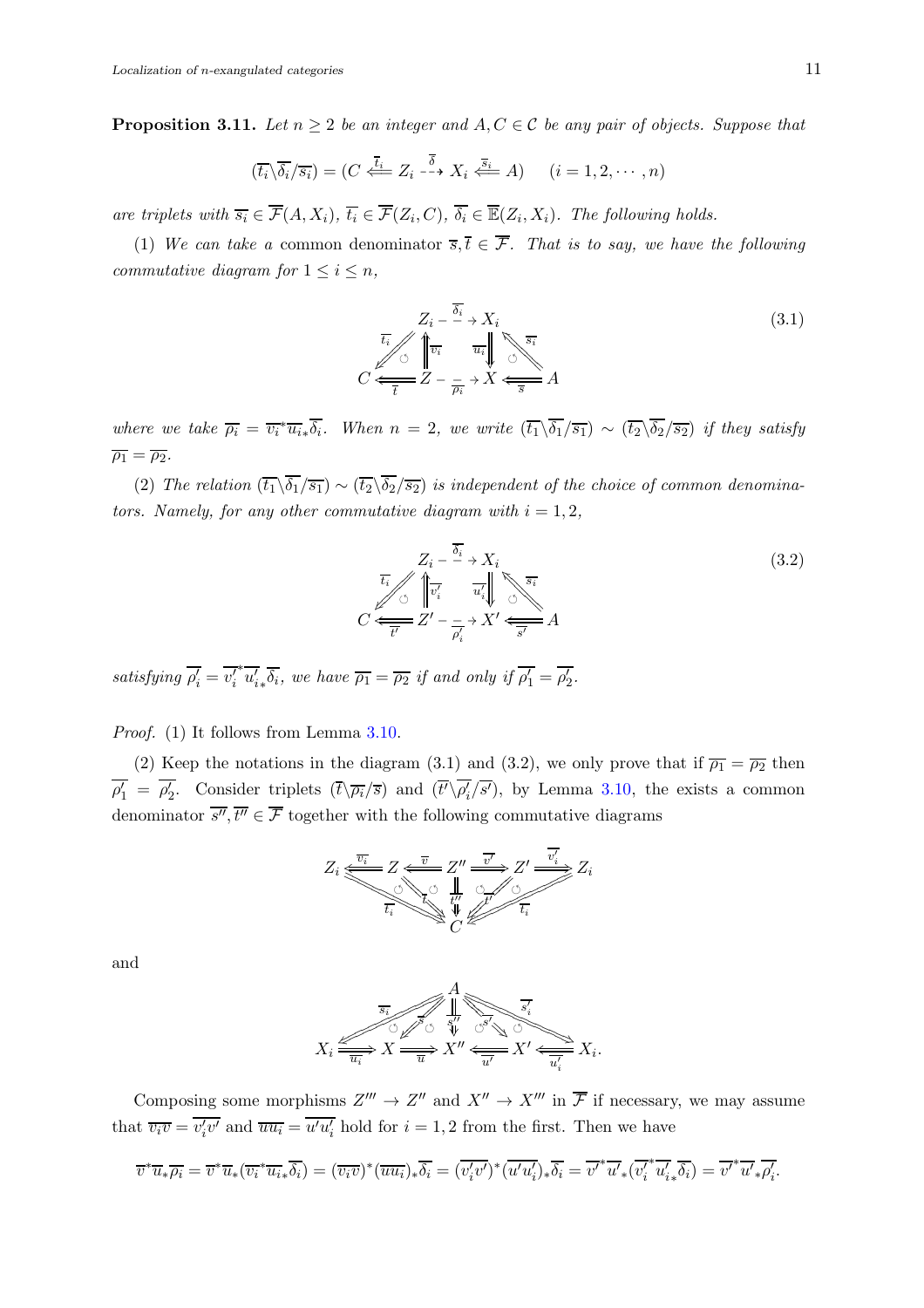So we have  $\overline{v'^*} \overline{u'_{*} \rho'_1} = \overline{v'^*} \overline{u'_{*} \rho'_2}$  by the assumption. Note that  $\overline{v'^*} \overline{u'_{*} (\rho'_1 - \rho'_2)} = 0$ , then we have  $\overline{\rho'_1} = \overline{\rho'_2}$  by Remark [3.9.](#page-9-3)  $\Box$ 

Remark 3.12. The above relation  $\sim$  gives an equivalence relation on the set of triplets

$$
\{(\overline{t}\backslash\overline{\delta}/\overline{s})=(C\stackrel{\overline{t}}{\Longleftarrow} Z\stackrel{\overline{\delta}}{\dashrightarrow} X\stackrel{\overline{s}}{\Longleftarrow} A)|X,Z\in\mathcal{C},\overline{s},\overline{t}\in\overline{\mathcal{F}},\delta\in\overline{\mathbb{E}}(Z,X)\}\qquad(\mathbf{A})
$$

for each  $A, C \in \mathcal{C}$ .

Proof. One can easily check reflexivity and symmetry. Transitivity can be shown by using Proposition [3.11.](#page-10-0)  $\Box$ 

**Construction 3.13.** Let  $A, C \in \mathcal{C}$  be any pair of objects. Define  $\widetilde{\mathbb{E}}(C, A)$  to be the quotient set of ( $\mathbf{\ddot{F}}$ ) by the equivalence relation  $\sim$  obtained above. We denote the equivalence class of  $(\bar{t}\backslash\bar{\delta}/\bar{s}) = (C \stackrel{\bar{t}}{\Longleftarrow} Z \stackrel{\delta}{\longrightarrow} X \stackrel{\bar{s}}{\Longleftarrow} A)$  by  $[\bar{t}\backslash\bar{\delta}/\bar{s}] = [C \stackrel{\bar{t}}{\Longleftarrow} Z \stackrel{\delta}{\longrightarrow} X \stackrel{\bar{s}}{\Longleftarrow} A] \in \widetilde{\mathbb{E}}(C, A)$ . By definition we have

$$
\widetilde{\mathbb{E}}(C, A) = \{ [\overline{t} \setminus \overline{\delta}/\overline{s}] | X, Z \in \mathcal{C}, \overline{s}, \overline{t} \in \overline{\mathcal{F}}, \delta \in \overline{\mathbb{E}}(Z, X) \}.
$$

Next, for any  $\alpha, \gamma \in \tilde{C}$ , we will define  $\alpha_*[\bar{t}\backslash \bar{\delta}/\bar{s}]$  and  $\gamma^*[\bar{t}\backslash \bar{\delta}/\bar{s}]$ . First of all, we have the following observation.

<span id="page-11-0"></span>**Remark 3.14.** By (MR2), any morphism  $\alpha \in \widetilde{C}(A, B)$  can be written as

$$
\alpha = \overline{Q}(\overline{s})^{-1} \circ \overline{Q}(\overline{f}) = \overline{Q}(\overline{g}) \circ \overline{Q}(\overline{t})^{-1}
$$

by some pair of morphism  $A \stackrel{f}{\to} B' \stackrel{\overline{s}}{\rightleftharpoons} B$  and  $A \stackrel{\overline{t}}{\leftarrow} A' \stackrel{\overline{g}}{\to} B$ .

<span id="page-11-1"></span>**Construction 3.15.** Let  $[\bar{t}\setminus \bar{\delta}/\bar{s}] = [C \stackrel{\bar{t}}{\iff} Z \stackrel{\delta}{\dashrightarrow} X \stackrel{\bar{s}}{\iff} A] \in \widetilde{\mathbb{E}}(C, A).$ 

**★** For any morphism  $\alpha \in \widetilde{C}(A, A')$ , we can write it as  $\alpha = \overline{Q}(\overline{u})^{-1} \circ \overline{Q}(\overline{a})$  with some  $\overline{a} \in \overline{\mathcal{C}}(A, D)$  and  $\overline{u} \in \overline{\mathcal{F}}(A', D)$  by Remark [3.14.](#page-11-0) By (MR2), there exists a commutative square in  $\overline{\mathcal{C}}$  as follows:

$$
X \xrightarrow{\overline{a'}} \mathbf{A}
$$
\n
$$
\overline{s} \parallel \overline{\bigcirc} \overline{s'} \parallel
$$
\n
$$
A \xrightarrow{\overline{a}} D.
$$

We take  $\alpha_*[\bar{t}\backslash\overline{\delta}/\bar{s}] = [\bar{t}\backslash\overline{a'_* \delta}/\bar{s'} \circ u] = [C \stackrel{\overline{t}}{\iff} Z \stackrel{\overline{a'_* \delta}}{\longrightarrow} \clubsuit \stackrel{\overline{s' \circ u}}{\iff} A'].$ 

**★** Dually, for any morphism  $\gamma \in \tilde{C}(C', C)$ , we can write it as  $\gamma = \overline{Q}(\overline{c}) \circ \overline{Q}(\overline{v})^{-1}$  with some  $\overline{c} \in \overline{\mathcal{C}}(E, C)$  and  $\overline{v} \in \overline{\mathcal{F}}(E, C')$  by Remark [3.14.](#page-11-0) By (MR2), there exists a commutative square in  $\overline{\mathcal{C}}$  as follows:

$$
\begin{array}{ccc}\n\bullet & \xrightarrow{\overline{c'}} & Z \\
\uparrow & & \circ & \overline{t} \\
E & \xrightarrow{\overline{c}} & C.\n\end{array}
$$

We take  $\gamma^*[\bar{t}\backslash\bar{\delta}/\bar{s}] = [\overline{v \circ t'}\backslash \overline{c'^*\delta}/\bar{s}] = [C' \stackrel{\overline{v \circ t'}}{\overline{\cdots}} \bullet \stackrel{\overline{c'^*\delta}}{\overline{-\bullet}} X \stackrel{\overline{s}}{\leftarrow} A].$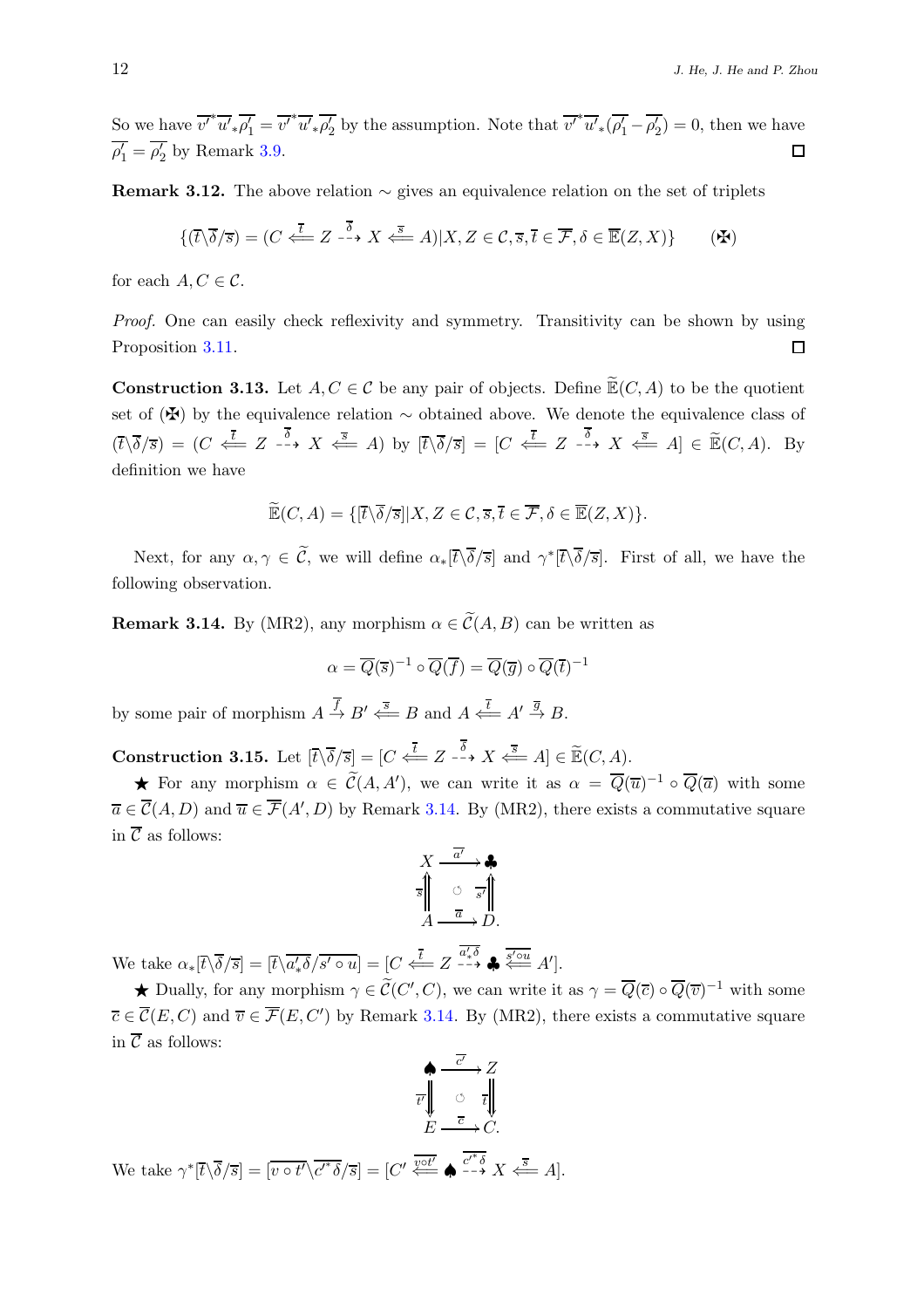Lemma 3.16. The Construction [3.15](#page-11-1) is well-defined.

*Proof.* This result was proved in [\[9,](#page-19-4) Lemma 3.24] for the case that C is an extriangulated category. But their proof can be applied to the context of an n-exangulated category without any change.  $\Box$ 

**Remark 3.17.** Keep the notations in Construction [3.15.](#page-11-1) For any  $[\bar{t}\setminus \bar{\delta}/\bar{s}] \in \widetilde{\mathbb{E}}(C, A), \alpha =$  $\overline{Q}(\overline{u})^{-1} \circ \overline{Q}(\overline{a}) \in \mathcal{C}(A, A'), \gamma = \overline{Q}(\overline{c}) \circ \overline{Q}(\overline{v})^{-1} \in \mathcal{C}(C', C)$ , the element

$$
\gamma^* \alpha_*[\overline{t} \setminus \overline{\delta}/\overline{s}] = [\overline{v \circ t'} \setminus \overline{c'^* a'_* \delta}/\overline{s' \circ u}] = [C' \stackrel{\overline{v \circ t'}}{\Longleftarrow} \spadesuit \stackrel{\overline{c'^* a'_* \delta}}{\longrightarrow} \clubsuit \stackrel{\overline{s' \circ u}}{\Longleftarrow} A']
$$

is defined by the following diagram



<span id="page-12-0"></span>**Lemma 3.18.** Let  $A$  and  $C$  be two any objects in  $C$ . The following statements hold.

(1) For any pair of elements  $[\overline{t_i} \setminus \overline{\delta_i}/\overline{s_i}] \in \widetilde{\mathbb{E}}(C, A)$   $(i = 1, 2)$ , by Proposition [3.11,](#page-10-0) we define the addition operation as

$$
[\overline{t_1} \backslash \overline{\delta_1}/\overline{s_1}] + [\overline{t_2} \backslash \overline{\delta_2}/\overline{s_2}] = [\overline{t} \backslash \overline{\rho_1} + \overline{\rho_2}/\overline{s}]
$$

by taking a common denominator so that  $[\overline{t_i} \setminus \overline{\delta_i}/\overline{s_i}] = [\overline{t} \setminus \overline{\rho_i}/\overline{s}]$  hold for  $i = 1, 2$ . Then  $\widetilde{\mathbb{E}}(C, A)$ can be viewed as an abelian group under this addition with zero element  $[\overline{id}\setminus 0/\overline{id}]$ .

(2) For any  $\overline{\delta} \in \overline{\mathbb{E}}(C, A)$ , if we define a map

$$
\overline{\mu}_{C,A} : \overline{\mathbb{E}}(C,A) \longrightarrow \widetilde{\mathbb{E}}(C,A) \quad \overline{\delta} \mapsto [\overline{\mathrm{id}}\backslash \overline{\delta}/\overline{\mathrm{id}}],
$$

then it is a monomorphism.

Proof. (1) The addition operation is well-defined by Proposition [3.11.](#page-10-0) Next, we will check that  $\mathbb{E}(C, A)$  is an abelian group.

• (Commutativity) It is obvious.

• (Associativity) For any  $[\overline{t_i} \setminus \overline{\delta_i}/\overline{s_i}] \in \widetilde{\mathbb{E}}(C, A)$   $(i = 1, 2, 3)$ , we take common denominators so that  $[\overline{t_i} \backslash \delta_i / \overline{s_i}] = [\overline{t} \backslash \overline{\rho_i} / \overline{s}]$  hold for  $i = 1, 2, 3$ . So we have

$$
\begin{aligned} \left( \left[ \overline{t_1} \backslash \overline{\delta_1} / \overline{s_1} \right] + \left[ \overline{t_2} \backslash \overline{\delta_2} / \overline{s_2} \right] \right) + \left[ \overline{t_3} \backslash \overline{\delta_3} / \overline{s_3} \right] &= \left[ \overline{t} \backslash \overline{\rho_1} + \overline{\rho_2} + \overline{\rho_3} / \overline{s} \right] \\ &= \left[ \overline{t_1} \backslash \overline{\delta_1} / \overline{s_1} \right] + \left( \left[ \overline{t_2} \backslash \overline{\delta_2} / \overline{s_2} \right] + \left[ \overline{t_3} \backslash \overline{\delta_3} / \overline{s_3} \right] \right) \end{aligned}
$$

• (Zero element) For any  $[\bar{t}\backslash \overline{\delta}/\overline{s}] \in \widetilde{\mathbb{E}}(C, A)$ , we have

$$
[\overline{t}\backslash\overline{\delta}/\overline{s}]+[\overline{\mathrm{id}}\backslash0/\overline{\mathrm{id}}]=[\overline{t}\backslash\overline{\delta}/\overline{s}]+[\overline{t}\backslash0/\overline{s}]=[\overline{t}\backslash\overline{\delta}/\overline{s}].
$$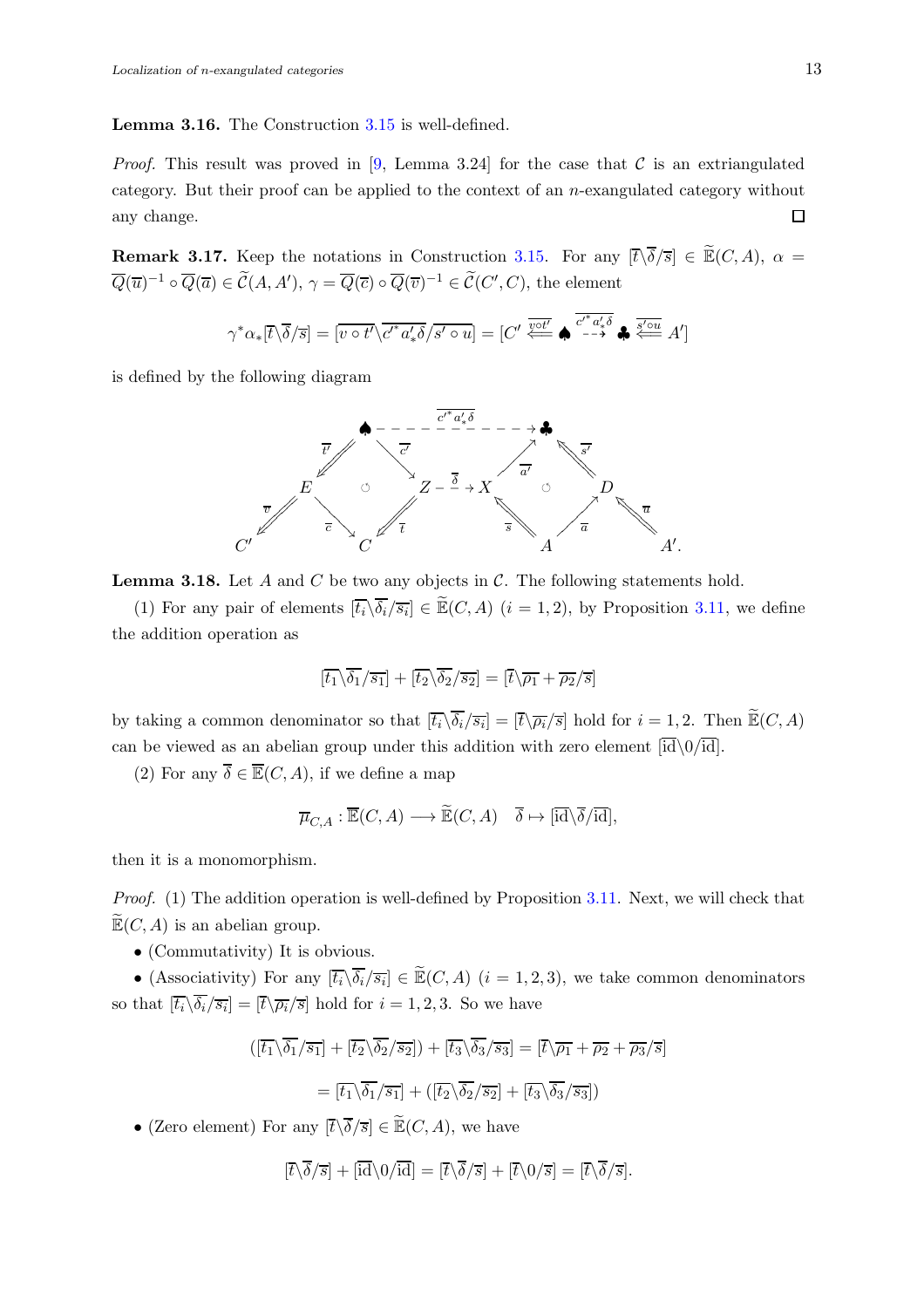• (Inverse element) For any  $[\bar{t}\backslash \overline{\delta}/\overline{s}] \in \widetilde{\mathbb{E}}(C, A)$ , it is clear that  $[\bar{t}\backslash \overline{-\delta}/\overline{s}]$  is the inverse element of  $[\overline{t}\backslash \overline{\delta}/\overline{s}]$ .

(2) It follows from the definition and Remark [3.9.](#page-9-3)

**Proposition 3.19.** The Lemma [3.18](#page-12-0) give an additive bifunctor  $\widetilde{\mathbb{E}}$ :  $\widetilde{\mathcal{C}}^{\text{op}} \times \widetilde{\mathcal{C}} \to A\text{b}$  and a natural transformation  $\overline{\mu} : \overline{\mathbb{E}} \Longrightarrow \widetilde{\mathbb{E}} \circ (\overline{Q}^{\text{op}} \times \overline{Q}).$ 

*Proof.* This result was proved in [\[9,](#page-19-4) Lemma 3.27] for the case that  $\mathcal C$  is an extriangulated category. But their proof can be applied to the context of an n-exangulated category without any change.  $\Box$ 

### 3.2 Construction of  $\widetilde{\mathfrak{s}}$

<span id="page-13-0"></span>**Definition 3.20.** Let  $[\bar{t}\setminus \bar{\delta}/\bar{s}] = [C \stackrel{\bar{t}}{\iff} X_{n+1} \stackrel{\delta}{\dashrightarrow} X_0 \stackrel{\bar{s}}{\iff} A] \in \widetilde{\mathbb{E}}(C, A)$  be any  $\widetilde{\mathbb{E}}$ -extension. Take

$$
\mathfrak{s}(\delta) = [X_0 \xrightarrow{x_0} X_1 \xrightarrow{x_1} \cdots \xrightarrow{x_{n-2}} X_{n-1} \xrightarrow{x_{n-1}} X_n \xrightarrow{x_n} X_{n+1}],
$$

and put

$$
\widetilde{\mathfrak{s}}([\overline{t}\backslash \overline{\delta}/\overline{s}]) = [A \xrightarrow{Q(x_0 \circ s)} X_1 \xrightarrow{Q(x_1)} \cdots \xrightarrow{Q(x_{n-2})} X_{n-1} \xrightarrow{Q(x_{n-1})} X_n \xrightarrow{Q(t \circ x_n)} C]
$$

in  $\widetilde{C}$ .

The following Lemma show that Definition [3.20](#page-13-0) is well-defined.

**Lemma 3.21.** Let  $A, C \in \mathcal{C}$  be any pair of objects. Suppose that  $[\overline{t} \setminus \overline{\delta}/\overline{s}] = (C \stackrel{\overline{t}}{\Longleftarrow} X_{n+1} \stackrel{\delta}{\longrightarrow}$  $X_0 \stackrel{\overline{s}}{\Longleftarrow} A$ ) and  $[\overline{t}^{\prime} \setminus \overline{\delta^{\prime}} / \overline{s^{\prime}}] = (C \stackrel{\overline{t}^{\prime}}{\Longleftarrow} X_{n+1}^{\prime})$ δ ′  $\stackrel{o}{\dashrightarrow} X'_0$  $\overline{\xi}$  A) be two triplets satisfying  $t, t', s, s' \in$  $\overline{\mathcal{F}}, \delta \in \overline{\mathbb{E}}(X_{n+1}, X_0), \delta' \in \overline{\mathbb{E}}(X'_{n+1}, X'_0)$ . Let

$$
\mathfrak{s}(\delta) = [X_0 \xrightarrow{x_0} X_1 \xrightarrow{x_1} \cdots \xrightarrow{x_{n-2}} X_{n-1} \xrightarrow{x_{n-1}} X_n \xrightarrow{x_n} X_{n+1}]
$$

and

$$
\mathfrak{s}(\delta') = [X'_0 \xrightarrow{x'_0} X'_1 \xrightarrow{x'_1} \cdots \xrightarrow{x'_{n-2}} X'_{n-1} \xrightarrow{x'_{n-1}} X'_n \xrightarrow{x'_n} X'_{n+1}].
$$

If 
$$
[\overline{t}\setminus \overline{\delta}/\overline{s}] = [\overline{t'}\setminus \overline{\delta'}/\overline{s'}]
$$
 in  $\widetilde{\mathbb{E}}(C, A)$ , then  
\n
$$
[A \xrightarrow{Q(x_0 \circ s)} X_1 \xrightarrow{Q(x_1)} \cdots \xrightarrow{Q(x_{n-2})} X_{n-1} \xrightarrow{Q(x_{n-1})} X_n \xrightarrow{Q(t \circ x_n)} C] =
$$
\n
$$
[A \xrightarrow{Q(x'_0 \circ s')} X'_1 \xrightarrow{Q(x'_1)} \cdots \xrightarrow{Q(x'_{n-2})} X'_{n-1} \xrightarrow{Q(x'_{n-1})} X'_n \xrightarrow{Q(t' \circ x'_n)} C]
$$

holds as sequences in  $\mathcal{C}$ .

Proof. By the definition of the equivalence relation, we have the following commutative diagram

 $X_{n+1}$ t  $\frac{1}{2}$  $\frac{1}{2}$ Õ  $\lambda_{k+1}$  –  $\stackrel{\delta}{\longrightarrow}$  $\overline{v}$  $X_{0}$ Õ  $\mathbb{Z}^{\mathbb{Z}}$  $\frac{1}{\sqrt{3}}$ ❅ ❅ ❅ ❅ ❅ ❅ ❅ u ŗ  $C \xleftarrow{\overline{t'}} X'_{n+1} - \xrightarrow{\overline{\delta'}} X'_0 \xleftarrow{\overline{s'}} A.$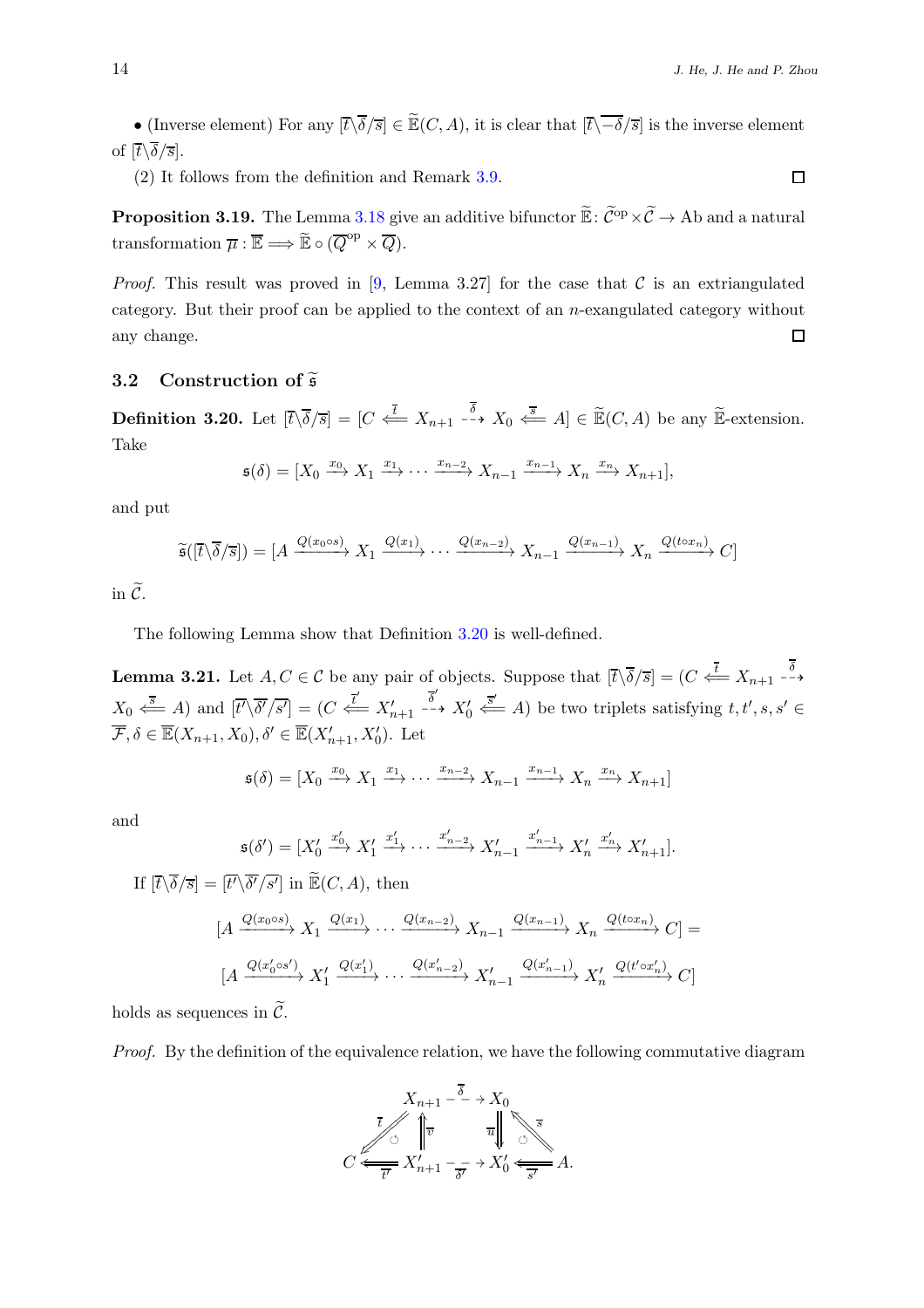That is to say, there exist  $\overline{u} \in \overline{\mathcal{F}}(X_0, X_0')$  and  $\overline{v} \in \overline{\mathcal{F}}(X'_{n+1}, X'_{n+1})$  such that  $\overline{s'} = \overline{u} \circ \overline{s}$ ,  $\overline{t'} = \overline{t} \circ \overline{v}$ , and  $\overline{u^*v_*\delta} = \overline{\delta'}$ . By the definition of  $\overline{\mathbb{E}}$ , there exists  $u' \in \overline{\mathcal{F}}(X'_0, X''_0)$  such that  $u'^*(u^*v_*\delta) = u'^*\delta'$ .

So replacing  $u, s', \delta'$  by  $u'u, u's', u'_* \delta'$  respectively, we may assume that  $u^*v_*\delta = \delta'$  holds from the beginning. Under this circumstance, for

$$
\mathfrak{s}(u_{*}\delta) = [X'_{0} \xrightarrow{y_{0}} Y_{1} \xrightarrow{y_{1}} \cdots \xrightarrow{y_{n-2}} Y_{n-1} \xrightarrow{y_{n-1}} Y_{n} \xrightarrow{y_{n}} X_{n+1}],
$$

there exist  $w_1, \dots, w_n, w'_1, \dots, w'_n \in \overline{\mathcal{F}}$  such that the following diagram is commutative in  $\overline{\mathcal{C}}$ by (MR3):

$$
X_0 \xrightarrow{\overline{x_0}} X_1 \xrightarrow{\overline{x_1}} X_2 \xrightarrow{\overline{x_2}} \cdots \xrightarrow{\overline{x_{n-2}}} X_{n-1} \xrightarrow{\overline{x_{n-1}}} X_n \xrightarrow{\overline{x_n}} X_{n+1}
$$
  
\n
$$
\Downarrow{\overline{u}}
$$
\n
$$
X'_0 \xrightarrow{\overline{y_0}} Y_1 \xrightarrow{\overline{y_1}} Y_2 \xrightarrow{\overline{y_2}} \cdots \xrightarrow{\overline{y_{n-2}}} Y_{n-1} \xrightarrow{\overline{y_{n-1}}} Y_n \xrightarrow{\overline{y_n}} X_{n+1}
$$
  
\n
$$
\Downarrow{\overline{w_n}}
$$
\n
$$
X'_0 \xrightarrow{\overline{x'_0}} X'_1 \xrightarrow{\overline{x'_1}} X'_2 \xrightarrow{\overline{x'_2}} \cdots \xrightarrow{\overline{x'_{n-2}}} X'_{n-1} \xrightarrow{\overline{x'_{n-1}}} X'_n \xrightarrow{\overline{x'_n}} X'_{n+1}
$$

Take  $\alpha_i = \overline{Q}(\mathbf{w}'_i)^{-1} \circ \overline{Q}(\mathbf{w}_i) \in \text{Iso}(\widetilde{\mathcal{C}})$ , where  $i = 1, 2, \cdots, n$ . We have the following commutative diagram

$$
A \xrightarrow{\overline{Q(x_0 \circ s)}} X_1 \xrightarrow{\overline{Q(x_1)}} X_2 \xrightarrow{\overline{Q(x_2)}} \cdots \xrightarrow{\overline{Q(x_{n-2})}} X_{n-1} \xrightarrow{\overline{Q(x_{n-1})}} X_n \xrightarrow{\overline{Q(t \circ x_n)}} C
$$
  

$$
A \xrightarrow{\alpha_1 \mid \cong} \alpha_2 \mid \cong \alpha_3 \mid \cong \alpha_{n-1} \mid \cong \alpha_n \mid \cong \alpha_n \mid \cong \alpha_n
$$
  

$$
A \xrightarrow{\overline{Q(x'_0 \circ s')}} X'_1 \xrightarrow{\overline{Q(x'_1)}} X'_2 \xrightarrow{\overline{Q(x'_2)}} \cdots \xrightarrow{\overline{Q(x'_{n-2})}} X'_{n-1} \xrightarrow{\overline{Q(x'_{n-1})}} X'_n \xrightarrow{\overline{Q(t' \circ x'_n)}} C
$$

in  $\widetilde{\mathcal{C}}$ , this is exactly what we want.

<span id="page-14-0"></span>**Proposition 3.22.** Let  $[\bar{t}\setminus \overline{\delta}/\bar{s}] = [C \stackrel{\bar{t}}{\Longleftarrow} X_{n+1} \stackrel{\delta}{\dashrightarrow} X_0 \stackrel{\bar{s}}{\Longleftarrow} A] \in \widetilde{\mathbb{E}}(C, A)$  be any  $\widetilde{\mathbb{E}}$ -extension. Take

$$
\widetilde{\mathfrak{s}}([\overline{t}\backslash \overline{\delta}/\overline{s}]) = [A \xrightarrow{Q(x_0 \circ s)} X_1 \xrightarrow{Q(x_1)} \cdots \xrightarrow{Q(x_{n-2})} X_{n-1} \xrightarrow{Q(x_{n-1})} X_n \xrightarrow{Q(t \circ x_n)} C],
$$

where

$$
\mathfrak{s}(\delta) = [X_0 \xrightarrow{x_0} X_1 \xrightarrow{x_1} \cdots \xrightarrow{x_{n-2}} X_{n-1} \xrightarrow{x_{n-1}} X_n \xrightarrow{x_n} X_{n+1}].
$$

If any distinguished *n*-exangle in  $\mathcal C$  induces a weak kernel-cokernel sequence in  $\tilde{\mathcal C}$ , then the following statements hold.

(1) The sequence is exact

$$
\widetilde{\mathcal{C}}(-,A) \xrightarrow{\widetilde{\mathcal{C}}(-, Q(x_0 \circ s))} \widetilde{\mathcal{C}}(-,X_1) \xrightarrow{\widetilde{\mathcal{C}}(-, Q(x_1))} \cdots \xrightarrow{\widetilde{\mathcal{C}}(-, Q(t \circ x_n))} \widetilde{\mathcal{C}}(-,C) \xrightarrow{[ \overline{t \setminus \overline{\delta}/s} ]_{\sharp}} \widetilde{\mathbb{E}}(-,A).
$$

(2) The sequence is exact

$$
\widetilde{\mathcal{C}}(C,-) \xrightarrow{\widetilde{\mathcal{C}}(Q(t\circ x_n), -)} \widetilde{\mathcal{C}}(X_n, -) \xrightarrow{\widetilde{\mathcal{C}}(Q(x_{n-1}), -)} \cdots \xrightarrow{\widetilde{\mathcal{C}}(Q(x_0 \circ s), -)} \widetilde{\mathcal{C}}(A,-) \xrightarrow{[\overline{t \setminus \delta / s}]^{\sharp}} \widetilde{\mathbb{E}}(C,-).
$$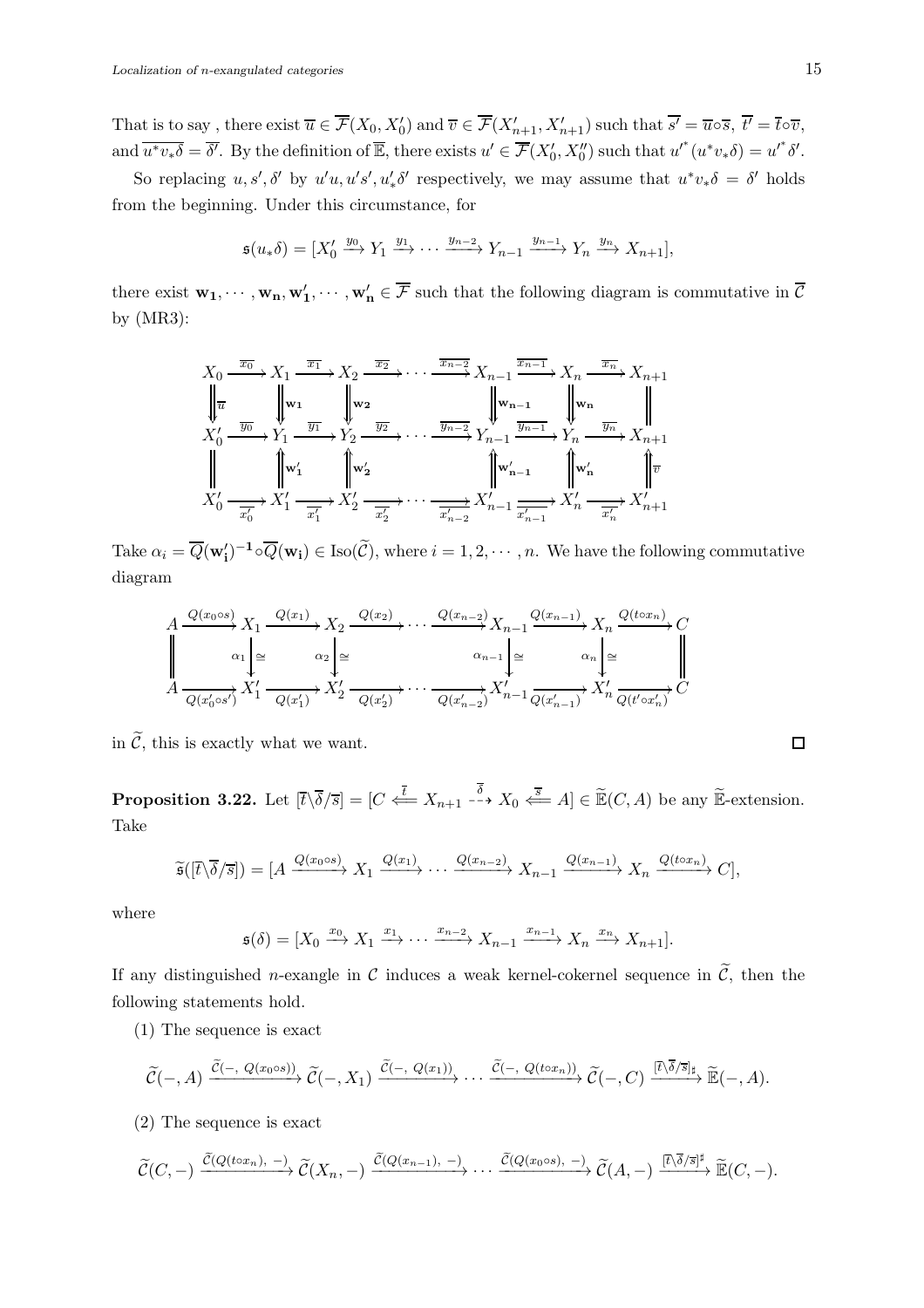*Proof.* We only prove that  $(1)$ , dually one can prove  $(2)$ .

Consider the commutativity of the following diagram

$$
\widetilde{\mathcal{C}}(-, A) \xrightarrow{\widetilde{\mathcal{C}}(-, Q(x_0 \circ s))} \widetilde{\mathcal{C}}(-, X_1) \xrightarrow{\widetilde{\mathcal{C}}(-, Q(x_1))} \widetilde{\mathcal{C}}(-, X_2) \xrightarrow{\widetilde{\mathcal{C}}(-, Q(x_2))} \cdots
$$
\n
$$
\cong \begin{vmatrix}\n\widetilde{\mathcal{C}}(-, Q(s)) & \|\n\widetilde{\mathcal{C}}(-, Q(s)) & \|\n\widetilde{\mathcal{C}}(-, Q(s)) & \|\n\widetilde{\mathcal{C}}(-, Q(s)) & \|\n\widetilde{\mathcal{C}}(-, Q(x_0)) & \|\n\widetilde{\mathcal{C}}(-, Q(x_1)) & \|\n\widetilde{\mathcal{C}}(-, Q(x_1)) & \|\n\widetilde{\mathcal{C}}(-, Q(x_2)) & \|\n\cdots \xrightarrow{\widetilde{\mathcal{C}}(-, Q(x_{n-1}))} \widetilde{\mathcal{C}}(-, X_n) & \xrightarrow{\widetilde{\mathcal{C}}(-, Q(t_2 \circ s))} \widetilde{\mathcal{C}}(-, C) & \xrightarrow{[\overline{t} \setminus \overline{\delta}/\overline{s}]_{\sharp}} \cdots \xrightarrow{\widetilde{\mathbb{E}}(-, A) \\
\|\n\vdots & \|\widetilde{\mathcal{C}}(-, Q(s))\| & \|\widetilde{\mathcal{C}}(-, Q(s))\| & \|\widetilde{\mathcal{C}}(s) \xrightarrow{\widetilde{\mathcal{C}}(-, Q(x_{n-1}))} \widetilde{\mathcal{C}}(-, X_n) & \xrightarrow{\widetilde{\mathcal{C}}(-, Q(x_n))} \widetilde{\mathcal{C}}(-, X_{n+1}) & \xrightarrow{[\overline{id} \setminus \overline{\delta}/\overline{id}]_{\sharp}} \widetilde{\mathbb{E}}(-, X_0)
$$

In order to prove the exactness of the top row, it suffices to show the exactness of the bottom row. Since any distinguished *n*-exangle in C induces a weak kernel-cokernel sequence in  $\tilde{C}$  by assumption, the sequence

$$
\widetilde{\mathcal{C}}(-,X_0) \xrightarrow{\widetilde{\mathcal{C}}(-, Q(x_0))} \widetilde{\mathcal{C}}(-,X_1) \xrightarrow{\widetilde{\mathcal{C}}(-, Q(x_1))} \cdots \xrightarrow{\widetilde{\mathcal{C}}(-, Q(x_{n-1}))} \widetilde{\mathcal{C}}(-,X_n) \xrightarrow{\widetilde{\mathcal{C}}(-, Q(x_n))} \widetilde{\mathcal{C}}(-,X_{n+1})
$$

is exact. For any  $P \in \widetilde{\mathcal{C}}$ , we only need to show the exactness of

$$
\widetilde{\mathcal{C}}(P,X_n) \xrightarrow{\widetilde{\mathcal{C}}(P,\ Q(x_n))} \widetilde{\mathcal{C}}(P,X_{n+1}) \xrightarrow{[\overline{\mathrm{id}}] \setminus \overline{\delta}/\overline{\mathrm{id}}]_{\sharp}} \widetilde{\mathbb{E}}(P,X_0).
$$

It is clear that  $\text{Im }\mathcal{C}(P,\ Q(x_n)) \subseteq \text{Ker }[\text{id}\backslash \delta/\text{id}]_\sharp$ . We show  $\text{Ker }[\text{id}\backslash \delta/\text{id}]_\sharp \subseteq \text{Im }\mathcal{C}(P,\ Q(x_n)).$ Suppose that  $\beta \in \mathcal{C}(P, X_{n+1})$  satisfies  $[\overline{id} \setminus \overline{\delta}/\overline{id}]_{\sharp}(\beta) = \beta^*[\overline{id} \setminus \overline{\delta}/\overline{id}] = 0$ . By Remark [3.14,](#page-11-0) we can write  $\beta = \overline{Q}(\overline{f}) \circ \overline{Q}(\overline{g})^{-1}$  by some pair of morphism  $P \stackrel{\overline{g}}{\iff} P' \stackrel{f}{\to} X_{n+1}$ . Then  $\beta^*[\overline{\text{id}}\backslash\overline{\delta}/\overline{\text{id}}] = [\overline{g}\backslash\overline{f^*\delta}/\overline{\text{id}}]$  by definition. It follows  $\overline{f^*\delta} = 0$ , hence  $m^*(f^*\delta) = 0$  for some  $m \in \overline{\mathcal{F}}(P'', P')$  by Remark [3.9.](#page-9-3) Note that the following exact sequence

$$
\mathcal{C}(P'',X_n)\xrightarrow{\mathcal{C}(P'',x_n)}\mathcal{C}(P'',X_{n+1})\xrightarrow{\delta_{\sharp}}\mathbb{E}(P'',X_0),
$$

there exists  $h \in \mathcal{C}(P'', X_n)$  such that  $x_n \circ h = f \circ m$ . Set  $\alpha = \overline{Q}(\overline{h})\overline{Q}(\overline{gm})^{-1} \in \widetilde{\mathcal{C}}(P, X_n)$ , so we have  $Q(x_n)\alpha = \beta$ .  $\Box$ 

#### Now we are ready to prove Theorem [3.4.](#page-7-0)

Proof. (1) **Necessity.** It is trivial.

**Sufficiency.** (C1) follows from Proposition [3.22.](#page-14-0) (C2) and (C2) are obvious from the definition. We only need to prove (C3), dually, one can prove (C3').

Let  $[\bar{t}\setminus \bar{\delta}/\bar{s}] = [C \stackrel{\bar{t}}{\Longleftarrow} X_{n+1} \stackrel{\delta}{\dashrightarrow} X_0 \stackrel{\bar{s}}{\Longleftarrow} A] \in \widetilde{\mathbb{E}}(C, A)$  be any  $\widetilde{\mathbb{E}}$ -extension and  $\alpha \in \widetilde{\mathcal{C}}(A, A')$ be any morphism. By Remark [3.14,](#page-11-0) we can write  $\alpha = \overline{Q}(\overline{u})^{-1} \circ \overline{Q}(\overline{\alpha})$  by some pair of morphism  $A \stackrel{\overline{a}}{\rightarrow} D \stackrel{\overline{u}}{\leftarrow} A'$ . Then by construction  $\alpha_*[\overline{t}\setminus \overline{\delta}/\overline{s}] = [\overline{t}\setminus \overline{\alpha'_* \delta}/\overline{s' \circ u}]$  is given by using a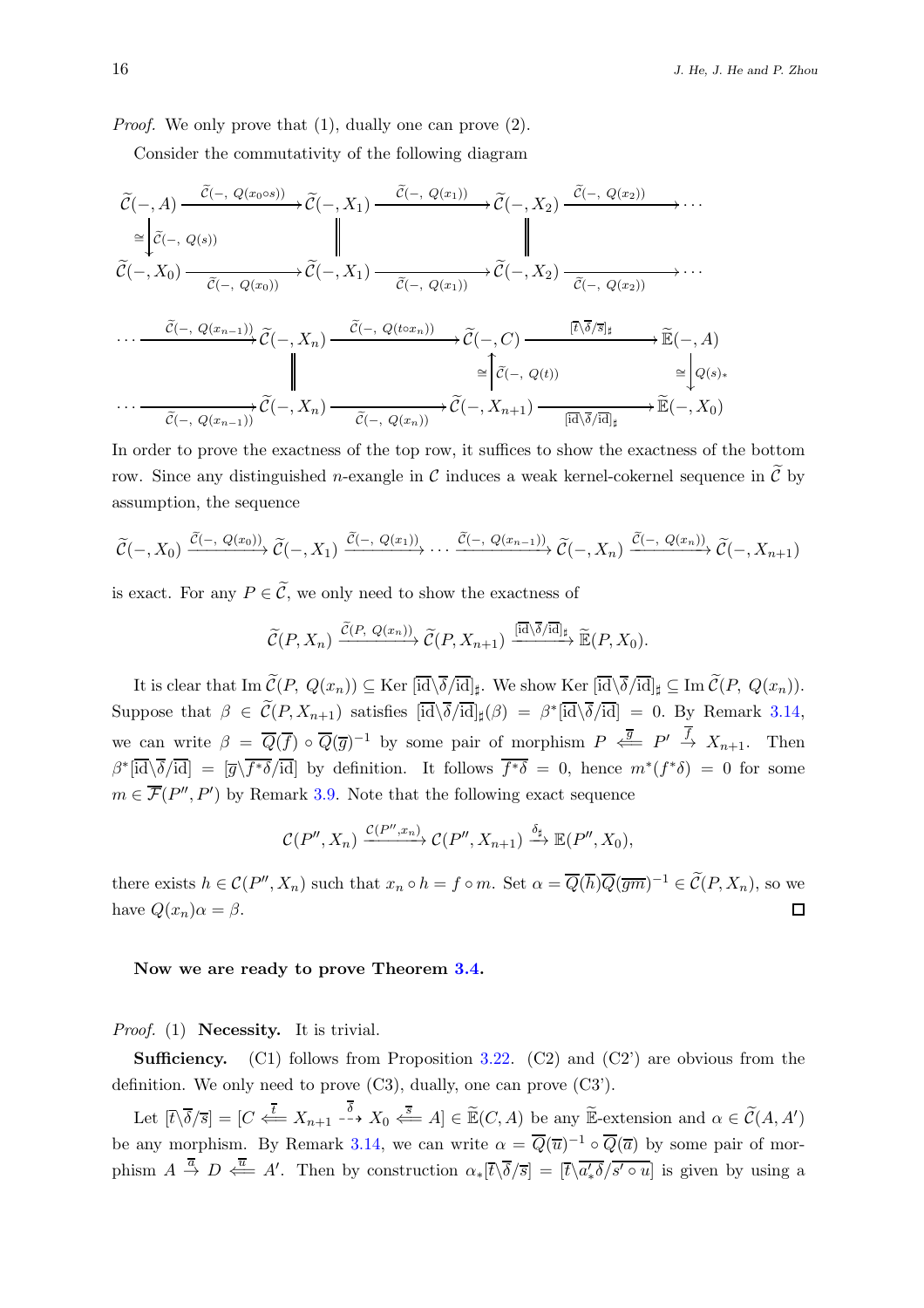commutative square in  $\overline{\mathcal{C}}$ 

$$
A \xrightarrow[\overline{s}]{\overline{a}} D
$$
  

$$
X_0 \xrightarrow[\overline{a'}]{\overline{a'}} \longrightarrow \clubsuit.
$$

Applying (C3) for  $(C, \mathbb{E}, \mathfrak{s})$ , there exists the following commutative diagram of  $\mathfrak{s}$ -distinguished n-exangles

$$
X_0 \xrightarrow{x_0} X_1 \xrightarrow{x_1} X_2 \xrightarrow{x_2} \cdots \xrightarrow{x_{n-1}} X_n \xrightarrow{x_n} X_{n+1} - \xrightarrow{\delta} \rightarrow
$$
  
\n
$$
\downarrow a'
$$
\n
$$
\downarrow b_1
$$
\n
$$
\downarrow b_2
$$
\n
$$
\downarrow b_n
$$
\n
$$
\downarrow b_n
$$
\n
$$
\downarrow b_n
$$
\n
$$
\downarrow b_n
$$
\n
$$
\downarrow a'_*
$$
\n
$$
\downarrow b_n
$$
\n
$$
\downarrow a'_*
$$
\n
$$
\downarrow b_n
$$
\n
$$
\downarrow a'_*
$$
\n
$$
\downarrow b_n
$$
\n
$$
\downarrow b_n
$$
\n
$$
\downarrow b_n
$$
\n
$$
\downarrow b_n
$$
\n
$$
\downarrow b_n
$$
\n
$$
\downarrow b_n
$$
\n
$$
\downarrow b_n
$$
\n
$$
\downarrow b_n
$$
\n
$$
\downarrow b_n
$$
\n
$$
\downarrow b_n
$$
\n
$$
\downarrow b_n
$$
\n
$$
\downarrow b_n
$$
\n
$$
\downarrow b_n
$$
\n
$$
\downarrow b_n
$$
\n
$$
\downarrow b_n
$$
\n
$$
\downarrow b_n
$$
\n
$$
\downarrow b_n
$$
\n
$$
\downarrow b_n
$$
\n
$$
\downarrow b_n
$$
\n
$$
\downarrow b_n
$$
\n
$$
\downarrow b_n
$$
\n
$$
\downarrow b_n
$$
\n
$$
\downarrow b_n
$$
\n
$$
\downarrow b_n
$$
\n
$$
\downarrow b_n
$$
\n
$$
\downarrow b_n
$$
\n
$$
\downarrow b_n
$$
\n
$$
\downarrow b_n
$$
\n
$$
\downarrow b_n
$$
\n
$$
\downarrow b_n
$$
\n
$$
\downarrow b_n
$$
\n
$$
\downarrow b_n
$$
\n
$$
\downarrow b_n
$$
\n
$$
\downarrow b_n
$$
\n
$$
\downarrow b_n
$$
\n
$$
\downarrow b_n
$$
\n
$$
\downarrow b_n
$$
\n<

such that

$$
X_0 \xrightarrow{\begin{bmatrix} -x_0 \\ a' \end{bmatrix}} X_1 \oplus \clubsuit \xrightarrow{\begin{bmatrix} -x_1 & 0 \\ b_1 & y_0 \end{bmatrix}} X_2 \oplus Y_1 \xrightarrow{\begin{bmatrix} -x_2 & 0 \\ b_2 & y_1 \end{bmatrix}} \cdots \xrightarrow{\begin{bmatrix} -x_{n-1} & 0 \\ b_{n-1} & y_{n-2} \end{bmatrix}} X_n \oplus Y_{n-1} \xrightarrow{\begin{bmatrix} b_n, y_{n-1} \end{bmatrix}} Y_n \xrightarrow{(y_n)^* \delta} (3.4)
$$

is an  $\mathfrak s$ -distinguished *n*-exangle. By definition we have

$$
\widetilde{\mathfrak{s}}([\overline{t}\backslash\overline{\delta}/\overline{s}]) = [A \xrightarrow{Q(x_0 \circ s)} X_1 \xrightarrow{Q(x_1)} \cdots \xrightarrow{Q(x_{n-2})} X_{n-1} \xrightarrow{Q(x_{n-1})} X_n \xrightarrow{Q(t \circ x_n)} C]
$$

and

$$
\widetilde{\mathfrak{s}}(\alpha_*[\overline{t}\backslash\overline{\delta}/\overline{s}])=[A'\xrightarrow{Q(y_0\circ s'\circ u)} Y_1\xrightarrow{Q(y_1)}\cdots\xrightarrow{Q(y_{n-2})} Y_{n-1}\xrightarrow{Q(y_{n-1})} Y_n\xrightarrow{Q(t\circ y_n)} C].
$$

Take  $x'' = y_0 \circ s' \circ u$ . The commutative diagram of (3.3) induces the following commutative diagram of  $\widetilde{\mathfrak{s}}$ -distinguished *n*-exangles

$$
A \xrightarrow{Q(x_0 \circ s)} X_1 \xrightarrow{Q(x_1)} X_2 \xrightarrow{Q(x_2)} \cdots \xrightarrow{Q(x_{n-2})} X_{n-1} \xrightarrow{Q(x_{n-1})} X_n \xrightarrow{Q(t \circ x_n)} C \xrightarrow{[ \overline{\mathbb{Q}} \cdot \overline{\mathbb{Q}} \cdot \overline{\mathbb{Q}} \cdot \overline{\mathbb{Q}} \cdot \overline{\mathbb{Q}} \cdot \overline{\mathbb{Q}} \cdot \overline{\mathbb{Q}} \cdot \overline{\mathbb{Q}} \cdot \overline{\mathbb{Q}} \cdot \overline{\mathbb{Q}} \cdot \overline{\mathbb{Q}} \cdot \overline{\mathbb{Q}} \cdot \overline{\mathbb{Q}} \cdot \overline{\mathbb{Q}} \cdot \overline{\mathbb{Q}} \cdot \overline{\mathbb{Q}} \cdot \overline{\mathbb{Q}} \cdot \overline{\mathbb{Q}} \cdot \overline{\mathbb{Q}} \cdot \overline{\mathbb{Q}} \cdot \overline{\mathbb{Q}} \cdot \overline{\mathbb{Q}} \cdot \overline{\mathbb{Q}} \cdot \overline{\mathbb{Q}} \cdot \overline{\mathbb{Q}} \cdot \overline{\mathbb{Q}} \cdot \overline{\mathbb{Q}} \cdot \overline{\mathbb{Q}} \cdot \overline{\mathbb{Q}} \cdot \overline{\mathbb{Q}} \cdot \overline{\mathbb{Q}} \cdot \overline{\mathbb{Q}} \cdot \overline{\mathbb{Q}} \cdot \overline{\mathbb{Q}} \cdot \overline{\mathbb{Q}} \cdot \overline{\mathbb{Q}} \cdot \overline{\mathbb{Q}} \cdot \overline{\mathbb{Q}} \cdot \overline{\mathbb{Q}} \cdot \overline{\mathbb{Q}} \cdot \overline{\mathbb{Q}} \cdot \overline{\mathbb{Q}} \cdot \overline{\mathbb{Q}} \cdot \overline{\mathbb{Q}} \cdot \overline{\mathbb{Q}} \cdot \overline{\mathbb{Q}} \cdot \overline{\mathbb{Q}} \cdot \overline{\mathbb{Q}} \cdot \overline{\mathbb{Q}} \cdot \overline{\mathbb{Q}} \cdot \overline{\mathbb{Q}} \cdot \overline{\mathbb{Q}} \cdot \overline{\mathbb{Q}} \cdot \overline{\mathbb{Q}} \cdot \overline{\mathbb{Q}} \cdot \overline{\mathbb{Q}} \cdot \overline{\mathbb{Q}} \cdot \overline{\mathbb{Q}} \cdot \overline{\mathbb{Q}} \cdot \overline{\mathbb{Q}} \cdot \overline{\mathbb{Q}} \
$$

Since  $Q(t \circ y_n)^*[\overline{t} \setminus \overline{\delta}/\overline{s}] = [\overline{\mathrm{id}_{Y_n}} \setminus \overline{y_n^* \delta}/\overline{s}],$  we need to show that

$$
A \xrightarrow{\begin{bmatrix} -Q(x_0 \circ s) \\ \alpha \end{bmatrix}} X_1 \oplus A' \xrightarrow{\begin{bmatrix} -Q(x_1) & 0 \\ Q(b_1) & Q(x'') \end{bmatrix}} X_2 \oplus Y_1 \xrightarrow{\begin{bmatrix} -Q(x_2) & 0 \\ Q(b_2) & Q(y_1) \end{bmatrix}} \cdots
$$
  
...
$$
\xrightarrow{\begin{bmatrix} -Q(x_{n-1}) & 0 \\ Q(b_{n-1}) & Q(y_{n-2}) \end{bmatrix}} X_n \oplus Y_{n-1} \xrightarrow{\begin{bmatrix} Q(b_n), Q(y_{n-1}) \end{bmatrix}} Y_n \xrightarrow{\begin{bmatrix} \overline{\operatorname{id}_{Y_n}} \setminus \overline{y_n^* \delta}/\overline{s} \end{bmatrix}} (3.5)
$$

is an  $\tilde{\mathfrak{s}}$ -distinguished *n*-exangle.

Note that  $(3.4)$  is an  $\epsilon$ -distinguished *n*-exangle, we have

$$
\widetilde{\mathfrak{s}}([\overline{\mathrm{id}_{Y_n}}\setminus \overline{y_n^* \delta}/\overline{s}]) = [A \xrightarrow{Q(\begin{bmatrix} -x_0 \\ a' \end{bmatrix} \circ s)} X_1 \oplus \clubsuit \xrightarrow{Q(\begin{bmatrix} -x_1 & 0 \\ b_1 & y_0 \end{bmatrix})} X_2 \oplus Y_1 \xrightarrow{Q(\begin{bmatrix} -x_2 & 0 \\ b_2 & y_1 \end{bmatrix})} \cdots
$$

$$
\xrightarrow{Q(\begin{bmatrix} -x_{n-1} & 0 \\ b_{n-1} & y_{n-2} \end{bmatrix})} X_n \oplus Y_{n-1} \xrightarrow{Q(\begin{bmatrix} b_n, y_{n-1} \end{bmatrix})} Y_n]
$$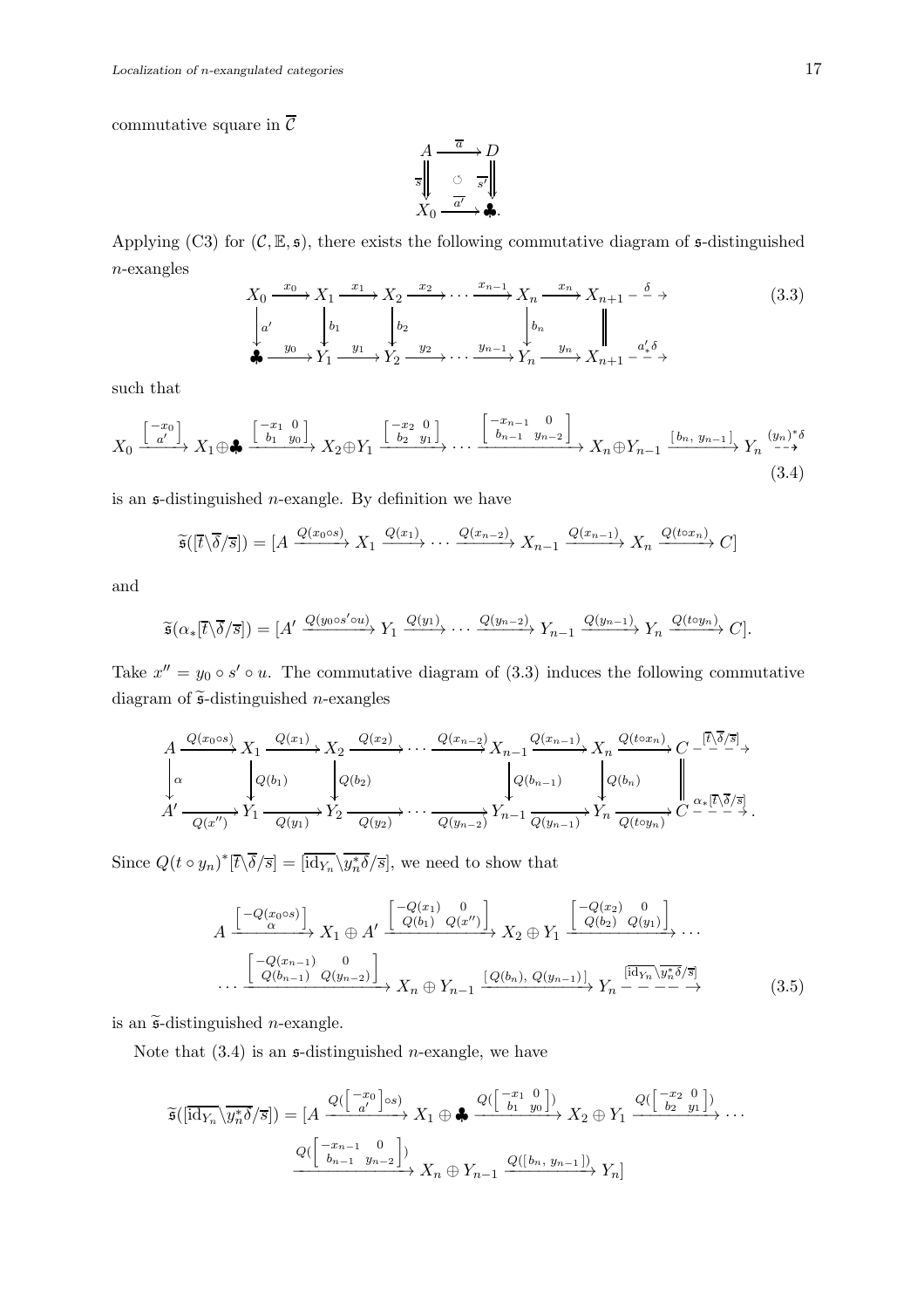by definition. Hence (3.5) indeed becomes an  $\tilde{\mathfrak{s}}$ -distinguished *n*-exangle. In fact, we have the following commutative diagram in  $\tilde{\mathcal{C}}$ 

$$
A \xrightarrow{\begin{bmatrix} -Q(x_0 \circ s) \\ \alpha \end{bmatrix}} X_1 \oplus A' \xrightarrow{\begin{bmatrix} -Q(x_1) & 0 \\ Q(b_1) & Q(x') \end{bmatrix}} X_2 \oplus Y_1 \xrightarrow{\begin{bmatrix} -Q(x_2) & 0 \\ Q(b_2) & Q(y_1) \end{bmatrix}} \cdots
$$
  

$$
A \xrightarrow{\begin{bmatrix} -Q(x_0) \\ Q(\begin{bmatrix} -x_0 \\ a'\end{bmatrix} \circ s)} X_1 \oplus \bullet \xrightarrow{\begin{bmatrix} -Q(x_1) & 0 \\ Q(\begin{bmatrix} -x_1 & 0 \\ b_1 & y_0 \end{bmatrix})} X_2 \oplus Y_1 \xrightarrow{\begin{bmatrix} -Q(x_2) & 0 \\ Q(\begin{bmatrix} -x_2 & 0 \\ b_2 & y_1 \end{bmatrix})} \cdots
$$
  

$$
\xrightarrow{\begin{bmatrix} -Q(x_{n-2}) & 0 \\ Q(b_{n-2}) & Q(y_{n-3}) \end{bmatrix}} X_{n-1} \oplus Y_{n-2} \xrightarrow{\begin{bmatrix} -Q(x_{n-1}) & 0 \\ Q(b_{n-1}) & Q(y_{n-2}) \end{bmatrix}} X_n \oplus Y_{n-1} \xrightarrow{\begin{bmatrix} Q(b_n), Q(y_{n-1}) \end{bmatrix}} Y_n
$$
  

$$
\xrightarrow{\begin{bmatrix} -x_{n-2} & 0 \\ b_{n-2} & y_{n-3} \end{bmatrix}} X_{n-1} \oplus Y_{n-2} \xrightarrow{\begin{bmatrix} -x_{n-1} & 0 \\ Q(\begin{bmatrix} -x_{n-1} & 0 \\ b_{n-1} & y_{n-2} \end{bmatrix})} X_n \oplus Y_{n-1} \xrightarrow{\begin{bmatrix} Q((b_n, y_{n-1})) \\ Q((b_n, y_{n-1})) \end{bmatrix}} Y_n,
$$

where  $\beta = id_{X_1} \oplus Q(s' \circ u) \in \widetilde{\mathcal{C}}(X_1 \oplus A', X_1 \oplus \clubsuit)$  is an isomorphism.

(2) It is clear.

**Remark 3.23.** (1) Let  $(C, \mathbb{E}, \mathfrak{s})$  be an extriangulated category and  $\mathcal{F} \subseteq \mathcal{M}_{\mathcal{C}}$  satisfies (M0). Suppose that  $\overline{\mathcal{F}}$  satisfies (MR1), (MR2) and (MR3), then any E-triangle in C induces a weak kernel-cokernel sequence in  $\tilde{C}$ . Indeed, assume that  $A \xrightarrow{\alpha_0} B \xrightarrow{\alpha_1} C \xrightarrow{\delta}$  is an E-triangle in  $\mathcal{C}$ . We know that

$$
\widetilde{\mathcal{C}}(-,A) \xrightarrow{\widetilde{\mathcal{C}}(-Q(\alpha_0))} \widetilde{\mathcal{C}}(-,B) \xrightarrow{\widetilde{\mathcal{C}}(-Q(\alpha_1))} \widetilde{\mathcal{C}}(-,C)
$$

and

$$
\widetilde{\mathcal{C}}(C,-) \xrightarrow{\widetilde{\mathcal{C}}(Q(\alpha_1), -)} \widetilde{\mathcal{C}}(B,-) \xrightarrow{\widetilde{\mathcal{C}}(Q(\alpha_0), -)} \widetilde{\mathcal{C}}(A,-)
$$

are exact by the proof of  $[9,$  Proposition 3.31. By Theorem [3.4,](#page-7-0) we have that the localization of C by F gives a weakly extriangulated category  $(\widetilde{\mathcal{C}}, \widetilde{\mathbb{E}}, \widetilde{\mathfrak{s}})$ .

This result is just the Theorem 3.5 (1) in [\[9\]](#page-19-4). Hence our result recovers and extends a result of Nakaoka-Ogawa-Sakai [\[9,](#page-19-4) Theorem 3.5 (1)].

(2) When can the weakly extriangulated category  $\tilde{\mathcal{C}}$  become an extriangulated category, Nakaoka-Ogawa-Sakai gave a sufficient condition, i.e. if  $\mathcal F$  moreover satisfies (MR4), then  $(\widetilde{C}, \widetilde{\mathbb{E}}, \widetilde{\mathfrak{s}})$  is an extriangulated category, where (MR4) is as follows.

(MR4)  $\overline{\mathcal{M}}_{\text{inf}} := \{ \mathbf{v} \circ \overline{x} \circ \mathbf{u} \mid x \text{ is an } \mathfrak{s}\text{-inflation}, \mathbf{u}, \mathbf{v} \in \overline{\mathcal{F}} \} \subseteq \overline{\mathcal{M}}_{\mathcal{C}}$  is closed by compositions. Dually,  $\overline{\mathcal{M}}_{\text{def}} := \{ \mathbf{v} \circ \overline{y} \circ \mathbf{u} \mid y \text{ is an } \mathfrak{s}\text{-definition}, \mathbf{u}, \mathbf{v} \in \overline{\mathcal{F}} \} \subseteq \overline{\mathcal{M}}_{\mathcal{C}}$  is closed by compositions.

Let C be a weakly extriangulated category and  $(a, b, c)$  be any morphism of E-triangles. Note that, in [\[9\]](#page-19-4), one of the key arguments in the proof is that if  $a, c$  are isomorphisms, then so is  $b$ , (for more details, see [\[9,](#page-19-4) Lemma 3.32 and Theorem 3.5 (3)]). While in our general context we do not have this fact and therefore we just assume that  $\tilde{C}$  satisfies (C4), moreover we also have a class of examples to explain our result, see Example [3.24.](#page-18-0)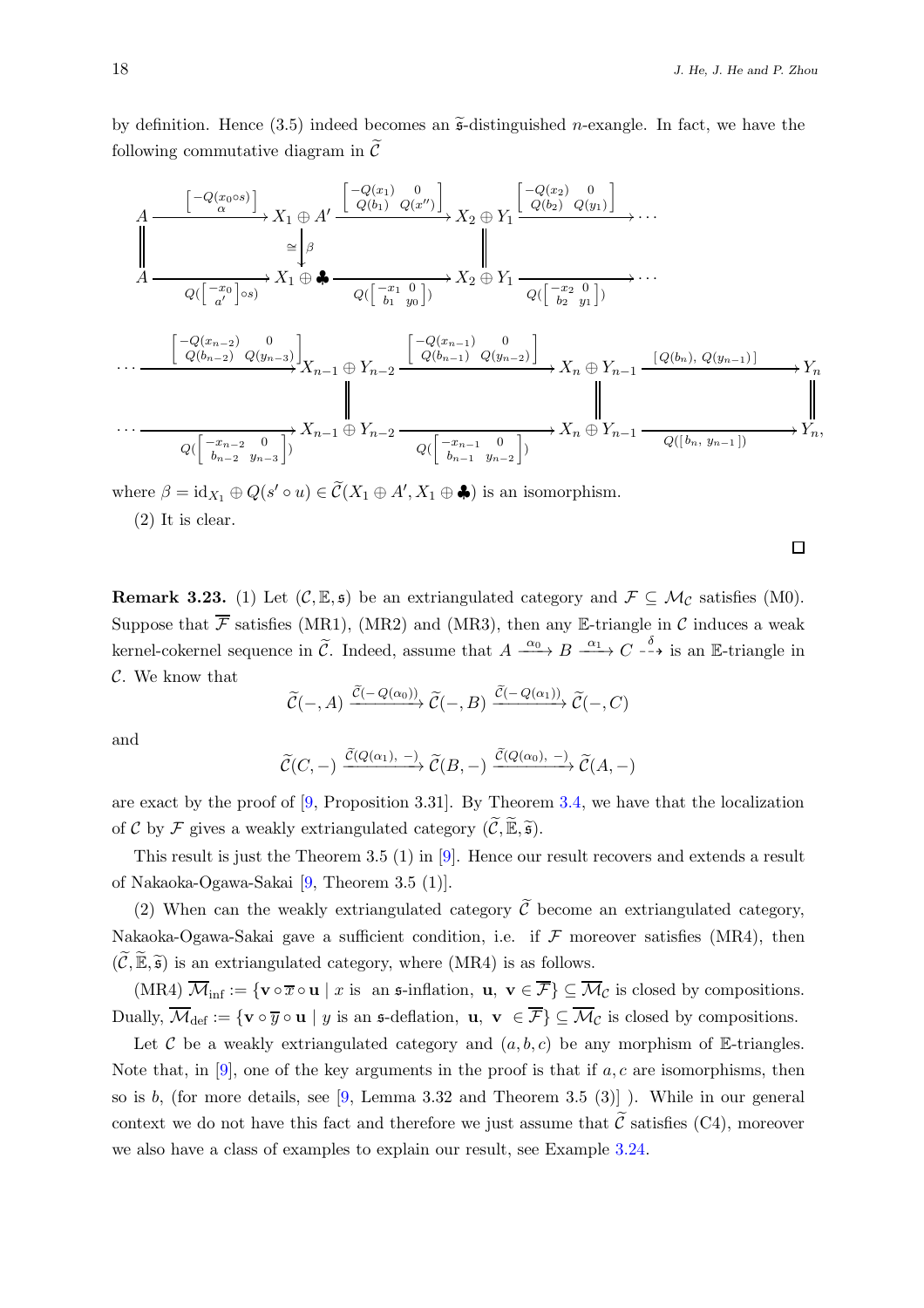<span id="page-18-0"></span>Example 3.24. n-exangulated categories obtained by ideal quotients can be viewed as a particular type of the localization under the certain condition. More precisely, let  $(C, \mathbb{E}, \mathfrak{s})$  be an n-exangulated category and  $\mathcal{I} \subseteq \mathcal{C}$  be any full additive subcategory closed by isomorphisms and direct summands, whose objects are both projective and injective. Let  $p : C \to C/[\mathcal{I}]$ denote the ideal quotient. If we take  $\mathcal{F} = p^{-1}(\text{Iso }(\mathcal{C}/[\mathcal{I}]))$ , then it is easy to see that the ideal  $[\mathcal{N}_{\mathcal{F}}]$  coincides with  $[\mathcal{I}]$ . As shown in [\[6,](#page-19-2) Theorem 3.1], if any distinguished *n*-exangle in C induces a weak kernel-cokernel sequence in  $\overline{C}$ , then  $\overline{C}$  has a natural n-exangulated structure  $(\overline{\mathcal{C}}, \overline{\mathbb{E}}, \overline{\mathfrak{s}})$  given by

- $\overline{\mathbb{E}}(C, A) = \mathbb{E}(C, A)$  for any  $A, C \in \mathcal{C}$ ,
- For any  $\overline{\mathbb{E}}$ -extension  $\delta \in \overline{\mathbb{E}}(C, A) = \mathbb{E}(C, A)$ , define

$$
\overline{\mathfrak{s}}(\delta) = \overline{\mathfrak{s}(\delta)} = [A \xrightarrow{\overline{\alpha_0}} B^1 \xrightarrow{\overline{\alpha_1}} B^2 \xrightarrow{\overline{\alpha_2}} \cdots \xrightarrow{\overline{\alpha_{n-1}}} B^n \xrightarrow{\overline{\alpha_n}} C]
$$

using  $\mathfrak{s}(\delta) = [A \xrightarrow{\alpha_0} B^1 \xrightarrow{\alpha_1} B^2 \xrightarrow{\alpha_2} \cdots \xrightarrow{\alpha_{n-1}} B^n \xrightarrow{\alpha_n} C].$ 

It is obvious that  $\phi = \{\phi_{C,A} = id : \mathbb{E}(C, A) \longrightarrow \overline{\mathbb{E}}(C, A)\}_{C, A \in \mathcal{C}}$  gives an exact functor  $(p, \phi)$ :  $(C, \mathbb{E}, \mathfrak{s}) \longrightarrow (\overline{C}, \overline{\mathbb{E}}, \overline{\mathfrak{s}}).$ 

As localization by  $\mathcal F$  does not change  $(\overline{\mathcal C}, \overline{\mathbb{E}}, \overline{\mathfrak s})$  essentially, and there is an equivalence of n-exangulated categories  $(\overline{C}, \overline{\mathbb{E}}, \overline{s}) \xrightarrow{\simeq} (\widetilde{C}, \widetilde{\mathbb{E}}, \widetilde{s})$  in the sense of Proposition [2.14.](#page-5-2)

We revisit Example 3.3 presented in [\[6\]](#page-19-2), which shows that the localization  $\tilde{\mathcal{C}}$  in Theorem  $3.4$  is not an *n*-exangulated category in general, even in the special case of ideal quotients.

**Example 3.25.** Let  $\Lambda$  be the path algebra of the quiver

$$
1 \xrightarrow{\alpha} 2 \xrightarrow{\beta} 3 \xrightarrow{\gamma} 4
$$

with relation  $\alpha\beta\gamma = 0$ . Then mod  $\Lambda$  has a unique 2-cluster tilting subcategory C consisting of all direct sums of projective modules and injective modules. By [\[7,](#page-19-7) Theorem 3.16], we know that  $C$  is a 2-abelian category which can be viewed as a 2-exangulated category. The Auslander-Reiten quiver of mod  $\Lambda$  is the following



That is  $C := \text{add}\{4, \frac{3}{4}, \frac{2}{3}, \frac{1}{2}, \frac{1}{2}, 1\}$ . Take

$$
\mathcal{X} := \mathrm{add}\{\tfrac{2}{3}\} \subseteq \mathrm{add}\{\tfrac{2}{3},\tfrac{1}{3}\} = \mathcal{P} \cap \mathcal{I}.
$$